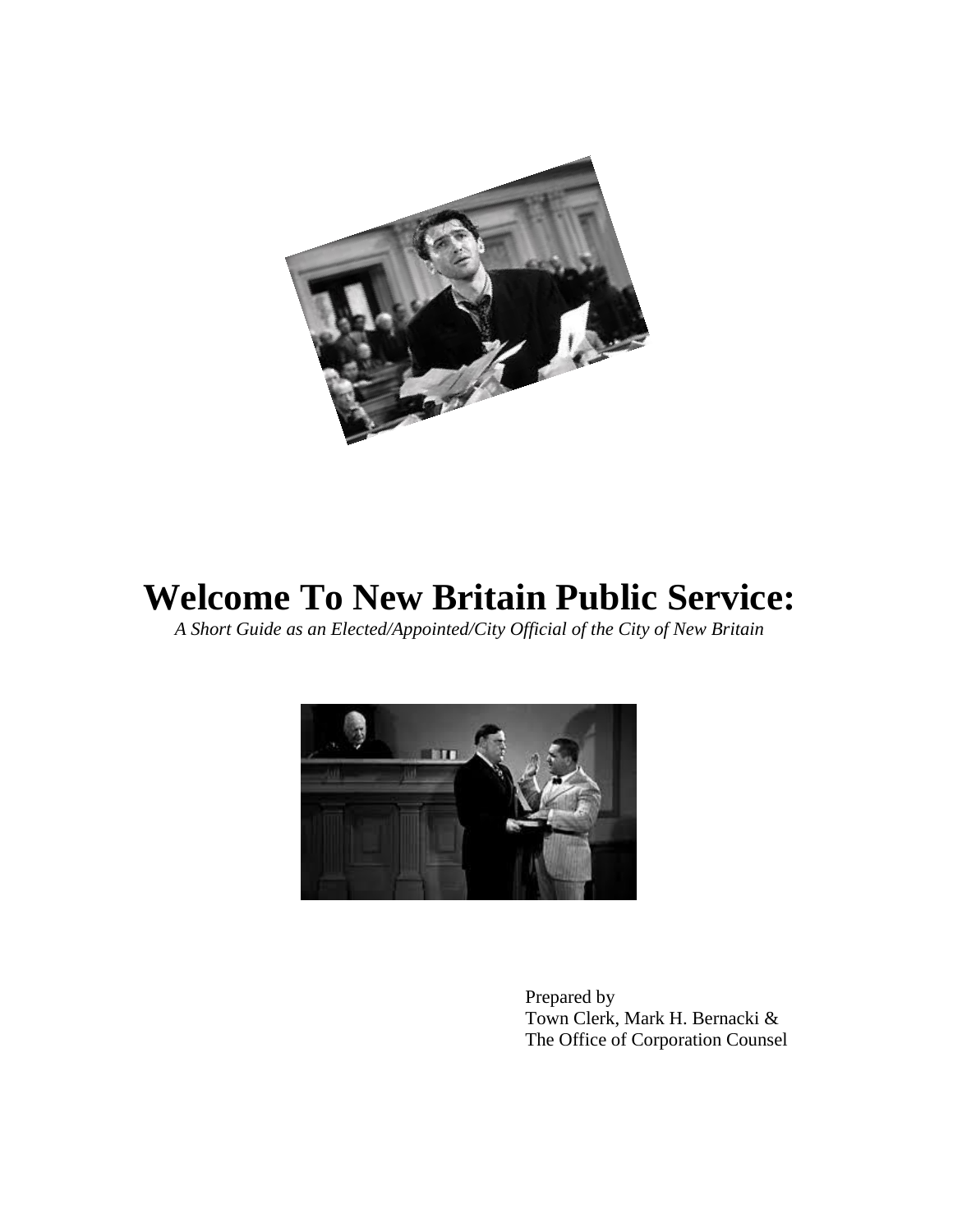Special THANK YOU to West Hartford Town Clerk, Essie Labrot for her assistance in producing this document.

Revised – August 2019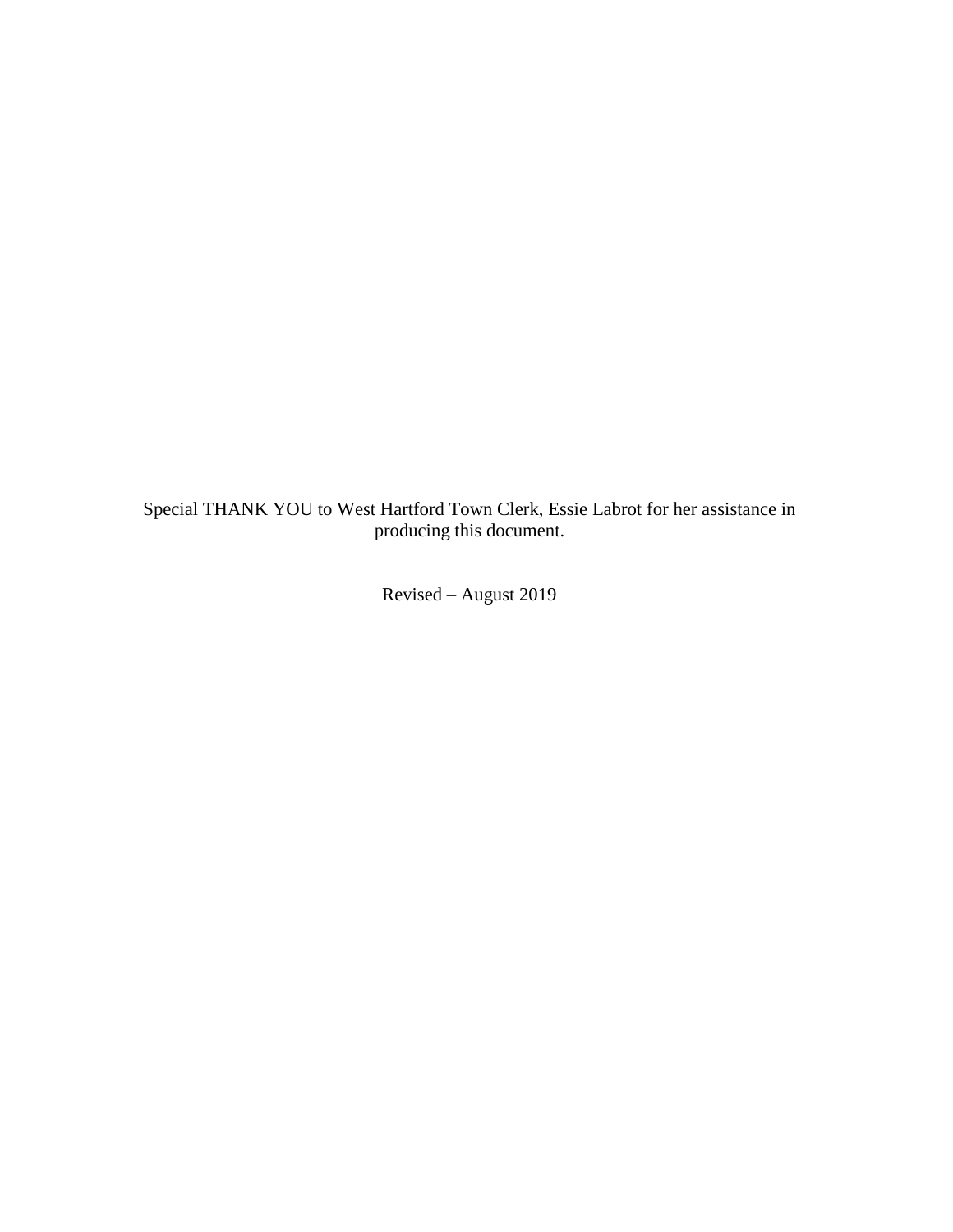| MEETINGS - THE FREEDOM OF INFORMATION ACT, |  |
|--------------------------------------------|--|
| ROBERT'S RULES OF ORDER AND                |  |
|                                            |  |
|                                            |  |
|                                            |  |
|                                            |  |
|                                            |  |
|                                            |  |
|                                            |  |
|                                            |  |
|                                            |  |
|                                            |  |
|                                            |  |
|                                            |  |
|                                            |  |
|                                            |  |
|                                            |  |
|                                            |  |
|                                            |  |
|                                            |  |
|                                            |  |
|                                            |  |
|                                            |  |
|                                            |  |
|                                            |  |
|                                            |  |
|                                            |  |
|                                            |  |
|                                            |  |
|                                            |  |
|                                            |  |
|                                            |  |
|                                            |  |
|                                            |  |
|                                            |  |

## **Table of Contents**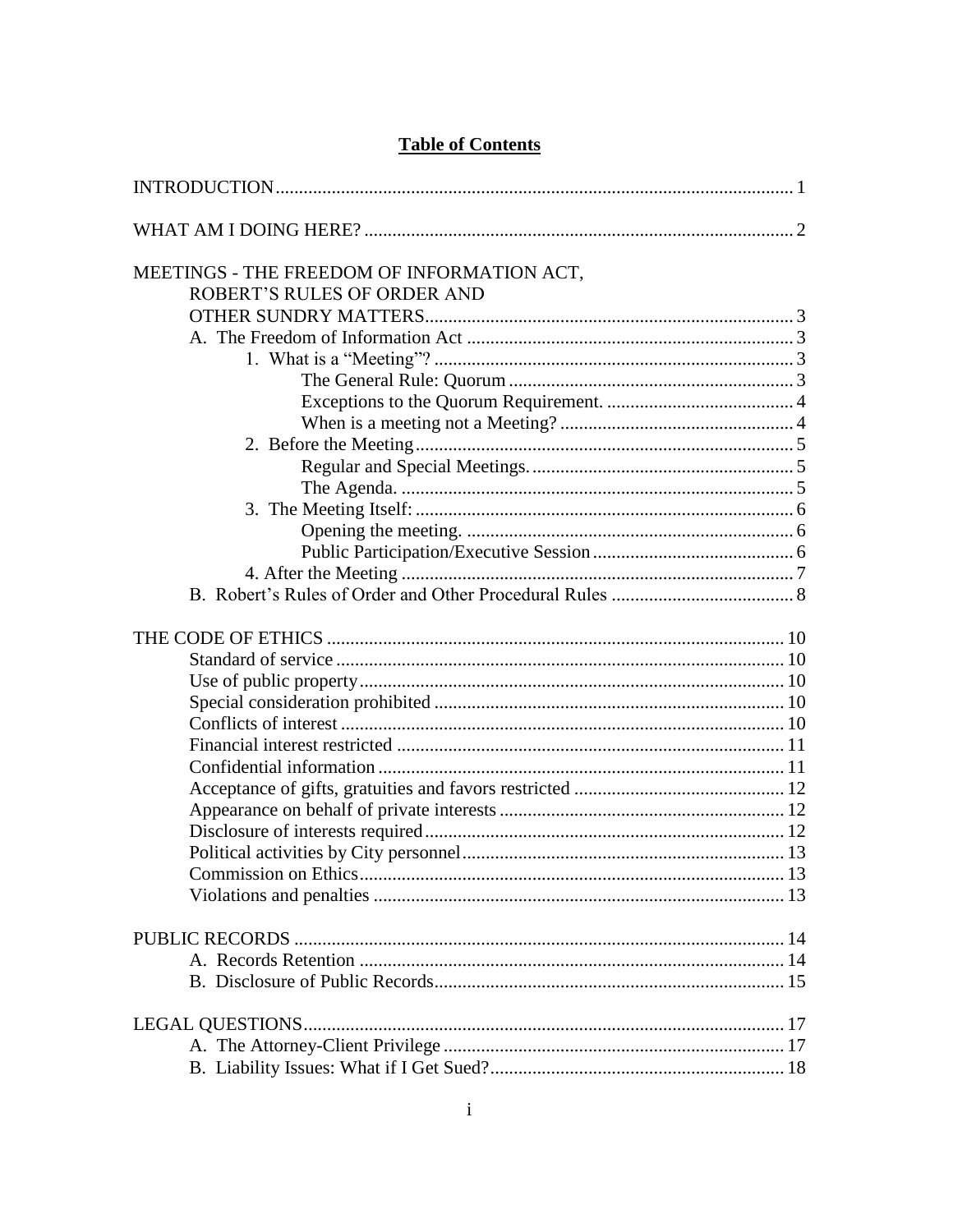| <b>APPENDIX A:</b><br>ELECTED/APPOINTED NEW BRITAIN BOARDS AND  |  |
|-----------------------------------------------------------------|--|
| <b>APPENDIX B:</b>                                              |  |
| <b>APPENDIX C:</b><br>ROBERT'S RULES OF ORDER MOTIONS CHART  A4 |  |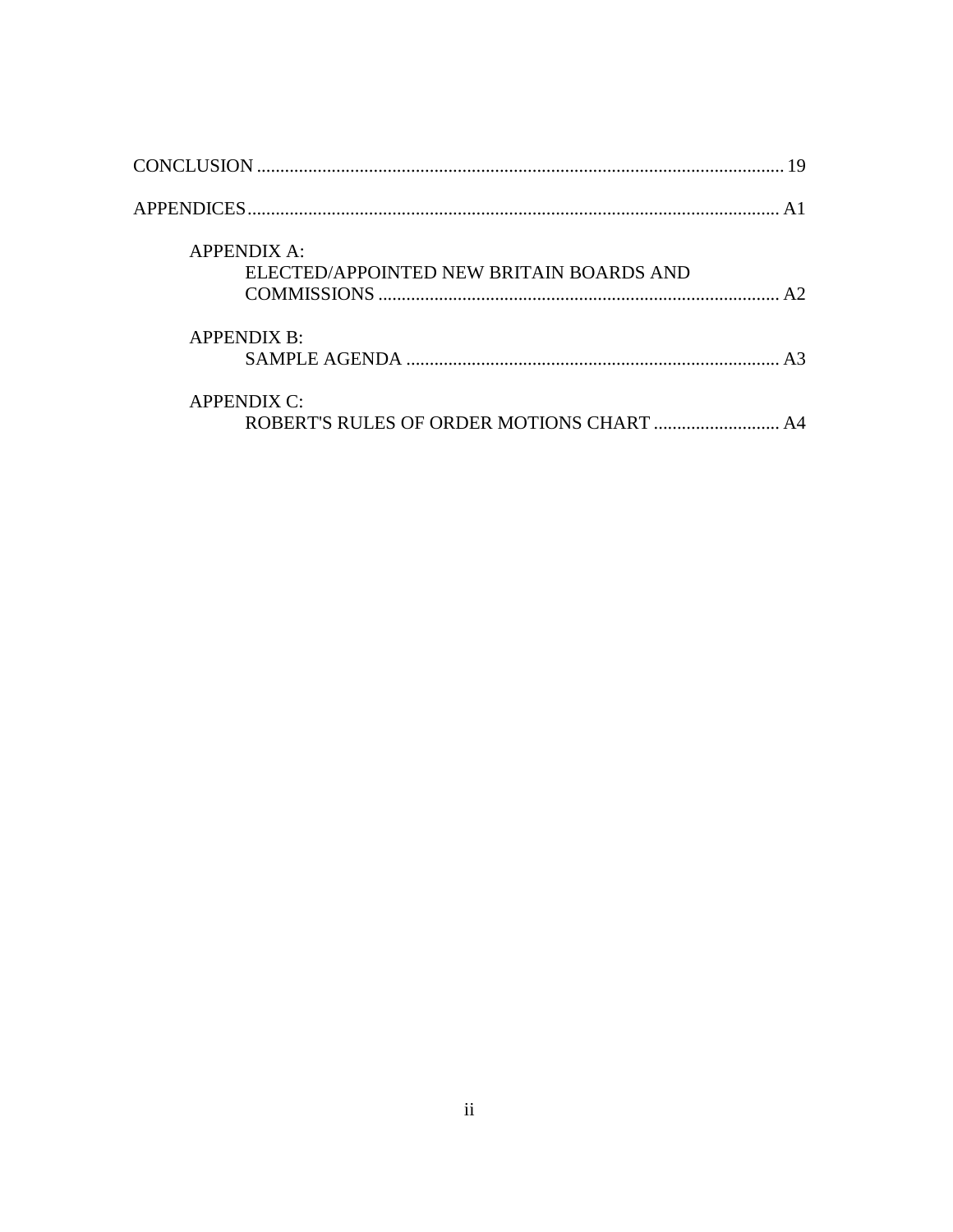#### **INTRODUCTION**

Whether you have just been elected to public office, or have volunteered to serve on one of New Britain's many boards and commissions, you probably have several questions about your role. This guide is designed to answer some of the questions which we have been asked over the years. It also answers questions which we have *not* been asked over the years... but should have been. Please do not feel obliged to read this guide cover-to-cover. There will not be a quiz. Everyone comes to public service with a different degree of background knowledge and comfort with their new role and our objective is to fill in any gaps. We encourage you to familiarize yourself with the overall content of this guide and to consult it as you would any other reference material.

Of course, the Corporation Counsel's Office and Town Clerk are always available via telephone, e-mail or in person to answer any specific questions which you may have about your duties as a City official. Your questions and our answers are generally protected by the attorney-client privilege as will be discussed further in this guide. Many times, however, people don't want to inconvenience staff or may feel embarrassed to ask questions to which they think they should already know the answer. Please do not feel at all uncomfortable about calling us. We would much rather have you ask a question in advance than try to fix an avoidable problem after the fact.

Because most boards/commissions meet during early morning or evening hours, you may not feel that someone is available to answer a question during one of your meetings. Hopefully this guide will provide you with enough information to allow you to proceed until you can get more detailed information from us. You may reach us using the following contact information. We encourage you to send any e-mailed questions to all four of us unless you have been working with a particular member of our offices on a matter. Doing so will ensure that you get the fastest possible response from the person who knows the most about your particular question.

Gennaro Bizzarro Joseph Skelly 27 West Main Street 27 West Main Street (860) 826-3420 (860) 826-3427

Mary Pokorski Mark H. Bernacki City Attorney Town Clerk 27 West Main Street 27 West Main Street New Britain, CT 06051 New Britain, CT 06051 (860) 826-3423 (860) 826-3343 [mary.pokorski@newbritainct.gov](mailto:mary.pokorski@newbritainct.gov) [mbernacki@newbritainct.gov](mailto:mbernacki@newbritainct.gov)

Corporation Counsel Assistant Corporation Counsel New Britain, CT 06051 New Britain, CT 06051 [gb@gblawgroup.com](mailto:gb@gblawgroup.com) [joseph.skelly@newbritainct.gov](mailto:joseph.skelly@newbritainct.gov)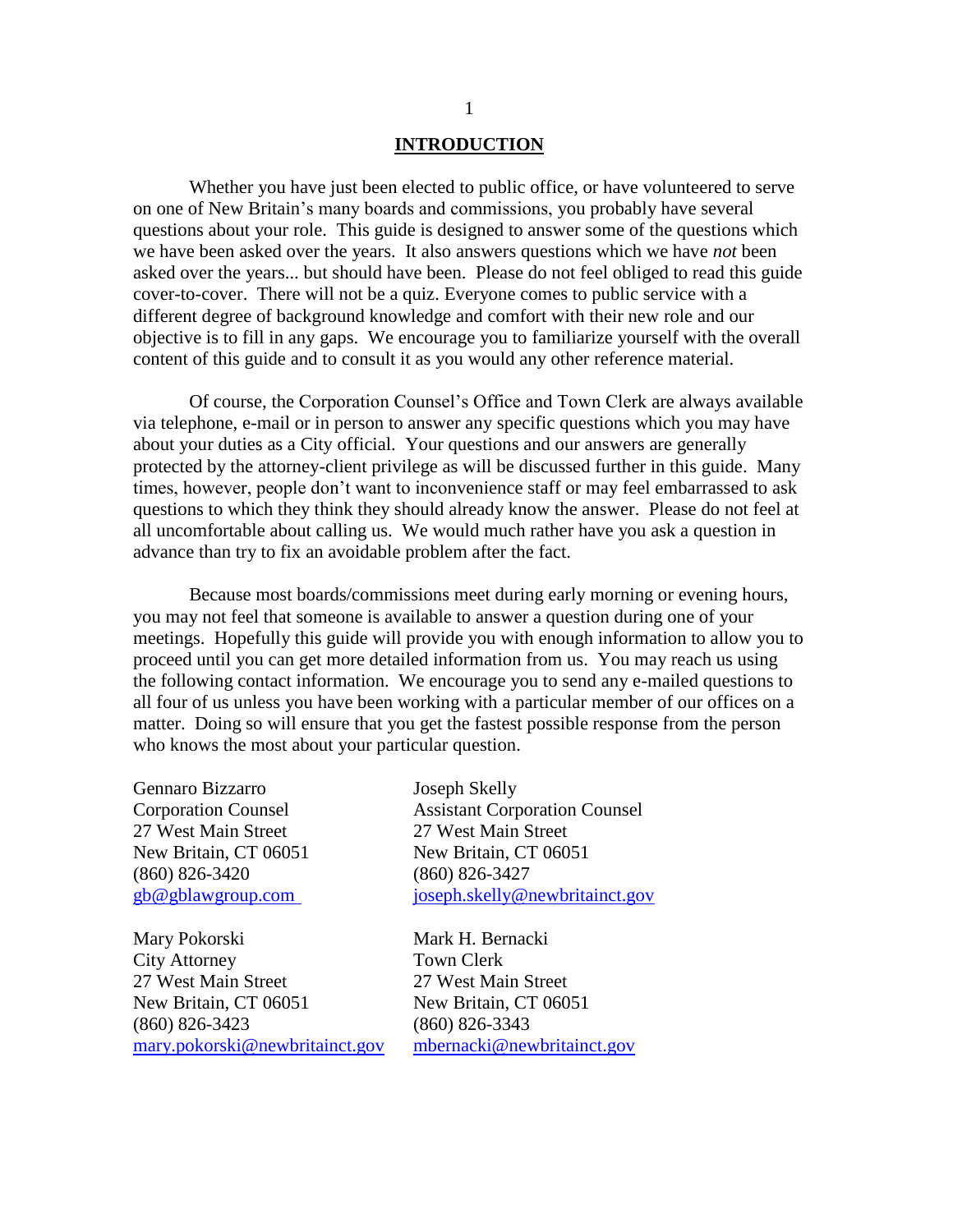#### **WHAT AM I DOING HERE?**

Our answer focuses on your general duties as a City official.

The City of New Britain elects its Mayor, Town Clerk, Tax Collector, Treasurer, Common Council, Board of Education, Board of Assessment Appeals, Constables and Registrars of Voters. Each of these elected officials have broad duties and powers which are spelled out in New Britain's Charter and ordinances as well as in state law. In addition to our elected officials, however, New Britain benefits from the service of over 200 appointees sitting on more than thirty boards and commissions (see Appendix A). The duties of these agencies are much more subject-matter focused. Most of them are established by specific provisions New Britain's Charter or Code of Ordinances, though several *ad hoc* advisory groups also exist.

If you are reading this guide, you already have a rough sense of your role in City government. Either you ran for office with a sense of what the duties of office would entail or you were asked to serve on a specific board/commission and were given some general description of your duties. Whatever your specific situation, we strongly encourage you to start your service by reading through the provisions of the Charter and/or Code of Ordinances which describe your duties in more detail. Our Charter and Code of Ordinances are available on-line. They are indexed and searchable by going to www.newbritainct.gov and select GOVERNMENT then CHARTER and CITY ORDINANCES.

The following boards and commissions are established in Article VII of our Charter and their duties may be found there:

| Parks & Recreation Commission       | <b>Police Commission</b>            |
|-------------------------------------|-------------------------------------|
| Fire Commission                     | Civil Service/Personnel Commission  |
| Zoning Board of Appeals             | Board of Finance and Taxation       |
| <b>Veterans Commission</b>          | <b>Board of Public Works</b>        |
| <b>Board of Water Commissioners</b> | <b>Fairview Cemetery Commission</b> |

The City's remaining boards and commissions are generally described in individual articles within Chapter 2 ADMINISTRATION of the New Britain Code of Ordinances, as are the general ordinance provisions applicable to all boards and commissions. If you do not see your specific board or commission listed there, please feel free to call us and we will be happy to discuss your duties with you.

If you were asked to serve on a City Board or Commission you will need to promptly sign the Mayor's appointment letter for that particular body. This appointment letter serves as your acceptance to serve and provides your term of office. The Town Clerk then publishes the list of all boards and commissions and retains this document in the City Records for permanent, historic retention.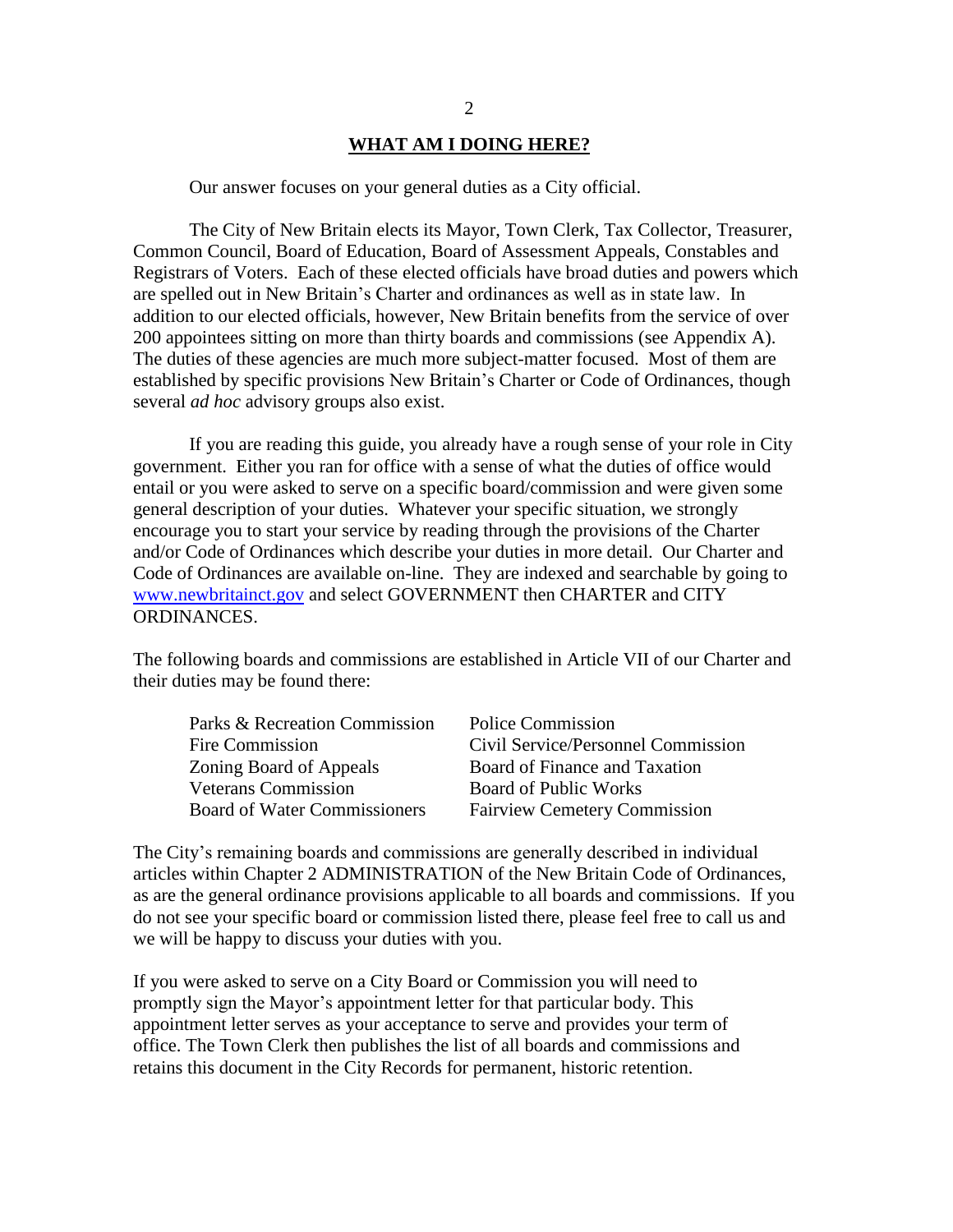## **MEETINGS - THE FREEDOM OF INFORMATION ACT, ROBERT'S RULES OF ORDER AND OTHER SUNDRY MATTERS**

Most of your duties will take place at meetings of your agencies. Generally, "meetings" are simply that: gatherings of the members of your agency to discuss issues or other matters within your jurisdiction. Some of you may hear presentations from other groups, hold public hearings or schedule public events. Regardless of the situation, these meetings are subject to legal requirements and traditional formal procedures. If you have never before been a member of a public body, some of the rules regarding how they operate may be foreign to you. While the following information may appear daunting at first, in practice it is actually not nearly as confusing as it may seem on paper.

#### **A. The Freedom of Information Act**

Whatever your duties may be, if you are a member of an official New Britain board or commission, you are a member of what Connecticut law defines as a "Public Agency." Please do not think - even for a moment - that "surely this doesn't apply to me." **It does.** Your agency is subject to the requirements of Connecticut's Freedom of Information Act (FOIA). While the FOIA contains many subtle nuances, its provisions can generally be divided into two simple groups: (1) Public Meetings; and (2) Public Records. We will address the "Public Records" concept later. For the time being let's concentrate on Public Meetings.

The FOIA covers much more than simply what constitutes a public meeting. It includes a number of procedural rules for the scheduling, management and recording of meetings so that the public can have access both to the meetings themselves and to a record of what happened. After all, a meeting is hardly "public" if no one can find out when it is going to take place, where it is going to be held or what happened.

## *1. What is a "Meeting"?*

The General Rule: Quorum . In general, any time your agency gathers to conduct agency business, that event is a "Meeting" which is subject to the requirements of the FOIA. Of course, nothing in the law is ever quite that simple.

In the case of a board or commission with multiple members, the agency can generally only take official action by a vote of its members at a meeting where a *quorum* of those members is present. In the absence of a different rule, a quorum consists of a majority of the existing, appointed members of the agency *including* any members whose terms have expired, but whose successors have not yet been appointed. In other words, if the ordinance governing your agency provides that it shall have seven members, but only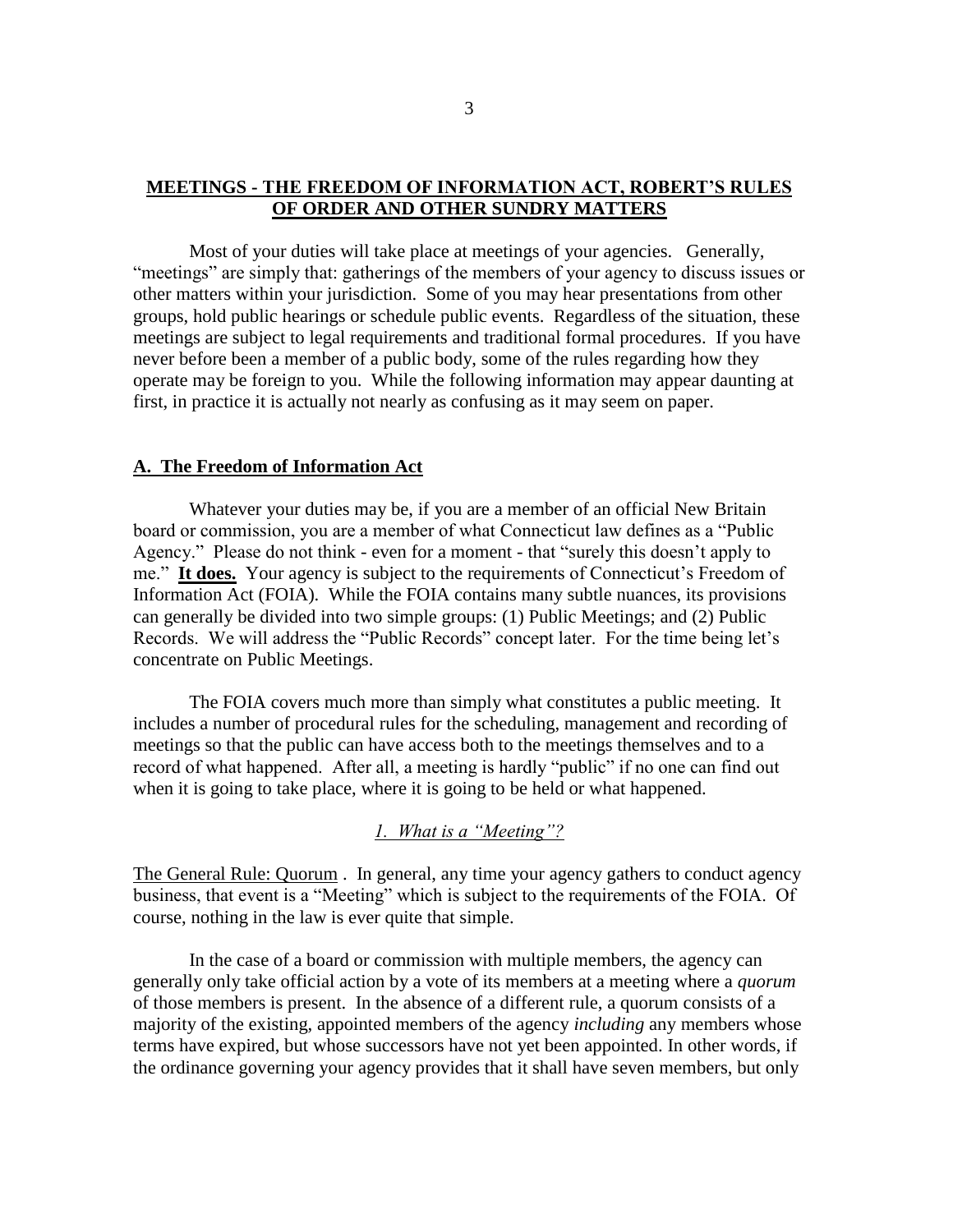five have been appointed, a quorum is three. If a sixth member had been serving, but their term has expired, under our ordinances they continue to serve until their successor has been appointed. Consequently, they are counted toward establishing a quorum.

Exceptions to the Quorum Requirement. Logically, if a quorum of the members of an agency must be present to conduct agency business, then you would think that a gathering of *less than* a quorum of the members of an agency is *not* a "meeting" of the agency. Two sets of circumstances *may* constitute an exception to this logical assumption. The first situation is where an agency delegates its authority to a single member (or a subcommittee) to take action on a specific topic. Thus, for example, if a five-member board votes to authorize its Chair to listen to a presentation and make a decision, the meetings at which the Chair listens to the presentation and makes the decision may be "meetings" of the agency.

The second circumstance, which has become more commonplace in recent years, is what has come to be known as a "serial meeting." This situation can occur in person, by telephone or by e-mail. Usually it starts innocently enough. One member calls another to ask a question or discuss an issue of business before the agency. As a result of this discussion, each of those two members call another member and continue the discussion. Eventually, a consensus decision has been made about agency business by the full membership of the agency without the members ever gathering together physically in one place. With the advent of e-mail, the notion of a serial meeting has become even more complex because of the possibility that multiple members of an agency can participate in a discussion at the same time and to the same degree as if they were gathered around the meeting room table. Indeed, the e-mail serial meeting scenario even blurs the distinction between the "public meeting" and "public record" provisions of the FOIA. These situations are almost certainly going to be viewed as "meetings" by the Freedom of Information Commission. For reasons which will be discussed further herein, these serial meetings almost always violate the requirements of the FOIA.

When is a meeting not a Meeting? Certain narrow categories of meetings are excluded from the scope of the FOIA altogether. These meetings are not considered to be "Meetings" under the FOIA at all. They are:

-Any meeting of a personnel search committee for executive level employment candidates;

-Any chance meeting, or a social meeting neither planned nor intended for the purpose of discussing matters relating to official business;

-Meetings to discuss strategy or negotiations with respect to collective bargaining;

-A caucus of members of a single political party notwithstanding that such members also constitute a quorum of a public agency;

-Communication limited to notice of meetings of any public agency or the agendas thereof. *Note*: This is a clearly authorized exception to the general caution against "serial meetings."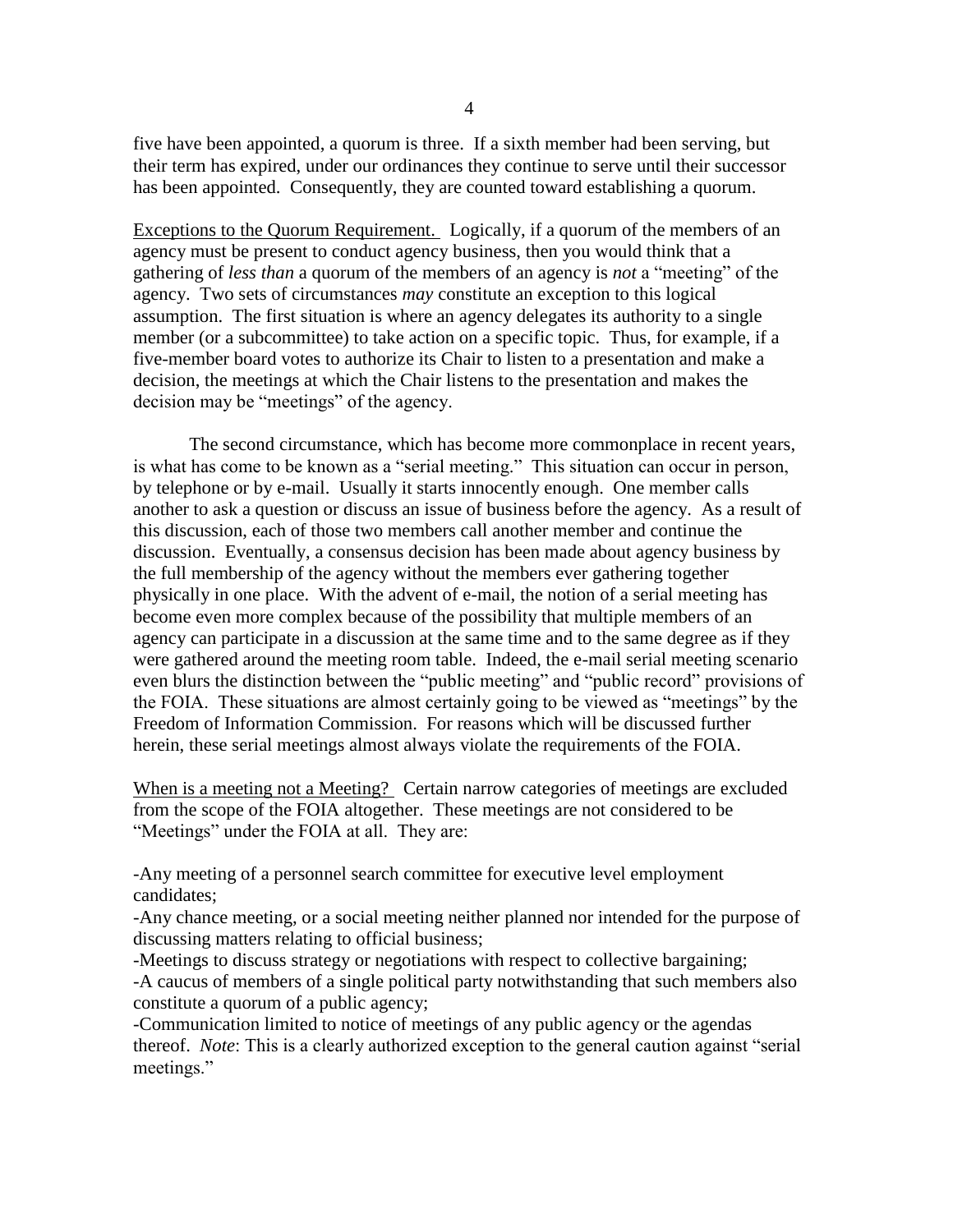-A quorum of the members of a public agency who are present at any event which has been noticed and conducted as a meeting of another public agency under the provisions of the Freedom of Information Act

Before relying upon any of these exceptions, we strongly urge you to consult the Corporation Counsel's Office in order to be certain that the law has not changed and that your interpretation of the situation is sound.

## *2. Before the Meeting*

Regular and Special Meetings. Meetings of boards or commissions fall into two categories: "Regular Meetings" and "Special Meetings." "Regular meetings" are held according to an adopted schedule. After adopting a schedule for regular meetings, the schedule must be provided to the Town Clerk and the first meeting may not be held for at least thirty days. **Consequently, we recommend adopting the schedule in November so that your January meeting will not violate the 30-day requirement.** "Special Meetings" are any *other* meetings which you may call during the course of the year as needed. For the most part, regular and special meetings are indistinguishable. The one significant difference relates to the importance of the agenda for the meeting.

The Agenda. Before any meeting is held, an agenda is prepared *and must be posted on the Town Clerk's bulletin board at least 24 hours before the beginning of the meeting.* For purposes of this rule, only business days count, so a meeting to be held at 8:00 am on Monday morning must be posted before 8:00 am on the preceding Friday. This requirement applies to both regular and special meetings.

With the popularity of email please follow-up with Corrine Teti (860-826-3339) or Mark Bernacki (860-826-3343) to confirm receipt of your Notice/Agenda. This is especially important if you submit your Notice/Agenda on a Friday and your meeting is Monday (or Tuesday if Monday is a legal holiday). Your Notice/Agenda **MUST** be posted **and reviewable to the public** on the Town Clerk bulletin board not less than 24 hours before your meeting.

#### **Any action taken at an improperly noticed meeting is null and void.**

The legal distinction between regular meetings and special meetings relates to the significance of the agenda. At a *regular* meeting a public agency may consider a matter which is not listed on its agenda, provided that it votes to do so by a 2/3 majority vote. Procedurally, a member moves to take up a matter not on the agenda, stating what that matter is. The body then votes on the motion before discussing the substance of the matter at all. If the motion passes by a 2/3 majority of those present, the agency can then proceed to discuss the substance of the issue. At a *special* meeting, however, *no* matters may be taken up by the agency except those listed on the agenda.

A sample agenda is appended to this guide. You are not bound to use this form. They are simply offered for your convenience.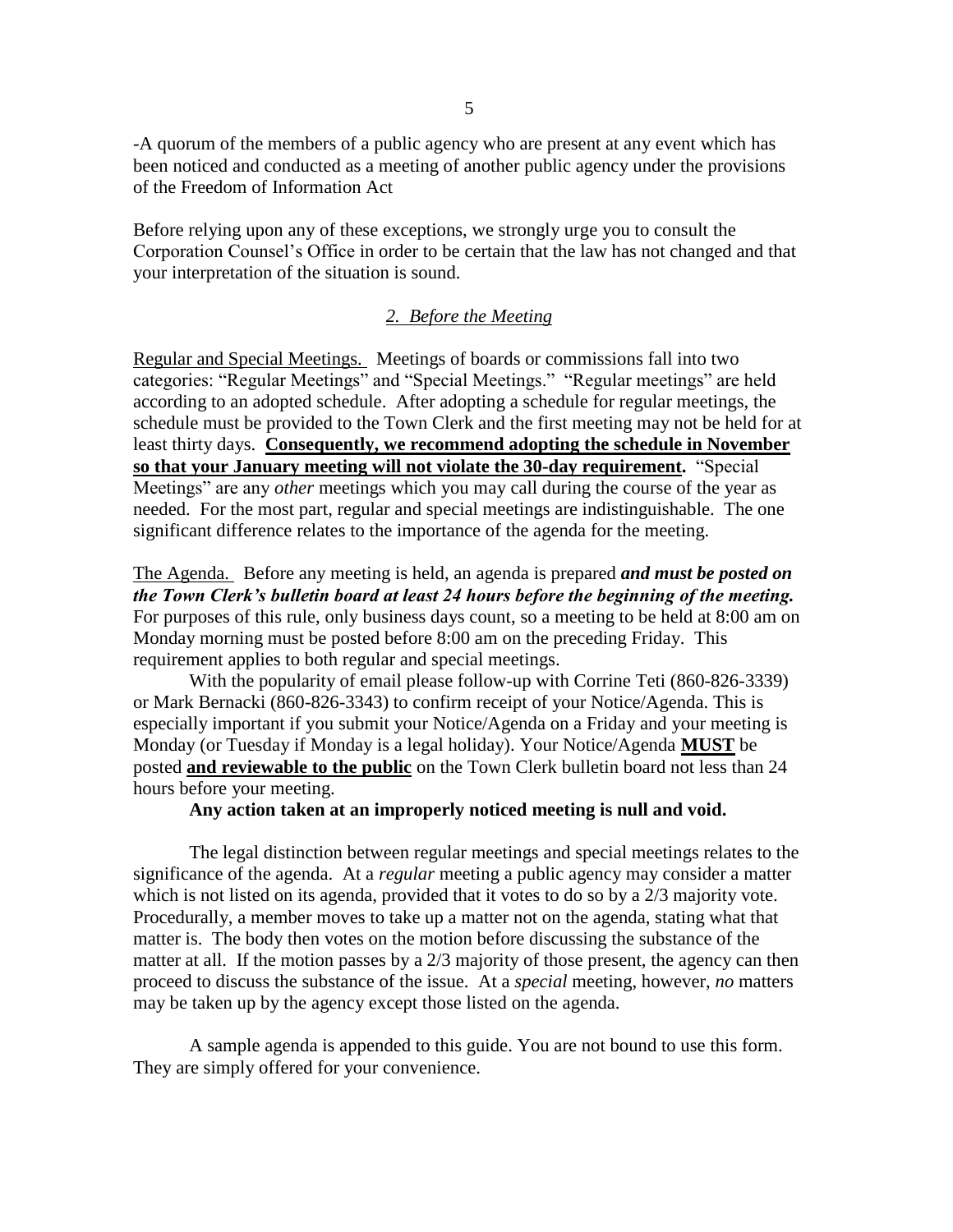If your meeting needs to be cancelled you **must**:

- Provide a notice of cancellation to the Town Clerk's Office.
- Post signage on all doors leading into City Hall (including the Sky Walk) and near the office where your meeting was to be held notifying the public of your meeting's cancellation. If possible, also include the date, time and location of the next regular or special meeting.
- If a special meeting will be held, provide a notice and agenda to the Town Clerk's Office following the 24-hour notice requirements.

#### *3. The Meeting Itself:*

Opening the meeting. The meeting of an agency is usually opened by the Chair. In the Chair's absence, the Vice-Chair or any other member of the agency may open the meeting. The first order of business should always be to take attendance. This serves a number of purposes. First and foremost, it allows the Chair to determine whether a quorum is present. A very practical reason for taking attendance is that some agency meetings are audio-recorded and the roll call allows subsequent listeners to more easily identify the various speakers.

On those rare occasions when the roll call demonstrates the lack of a quorum, the agency *cannot* take any formal action on its agenda items. The person presiding over the meeting simply declares a lack of a quorum and adjourns the meeting. Unless the meeting is to be cancelled altogether, the person adjourning the meeting should adjourn to a stated date, time and place. Notice of the new date, time and place for the meeting should be posted on the meeting room door within 24 hours. At this point the meeting is over and the minutes should end.

Public Participation/Executive Session : At the heart of the FOIA is a simple principle: The meetings of public agencies are presumed to be open to the public. There are, however, exceptions to this rule. Your meeting may not fall into one of the exceptions to the definition of "meeting" listed above, but certain subjects may still be discussed by the agency in private. These private portions of a meeting are referred to as an "Executive Session." For some reason, people occasionally use the term "Executive Session" to refer to the portion of a meeting were the agency votes on the agenda items before it. This is incorrect and the misuse of the term should be avoided because it has legal significance which may be misunderstood - particularly in the written minutes which are the ultimate record of the meeting. Executive sessions can only be held after a 2/3 majority vote is taken by the body to go into executive session. The motion must clearly state the purpose for the executive session and it can only be for one or more of the following very narrow purposes: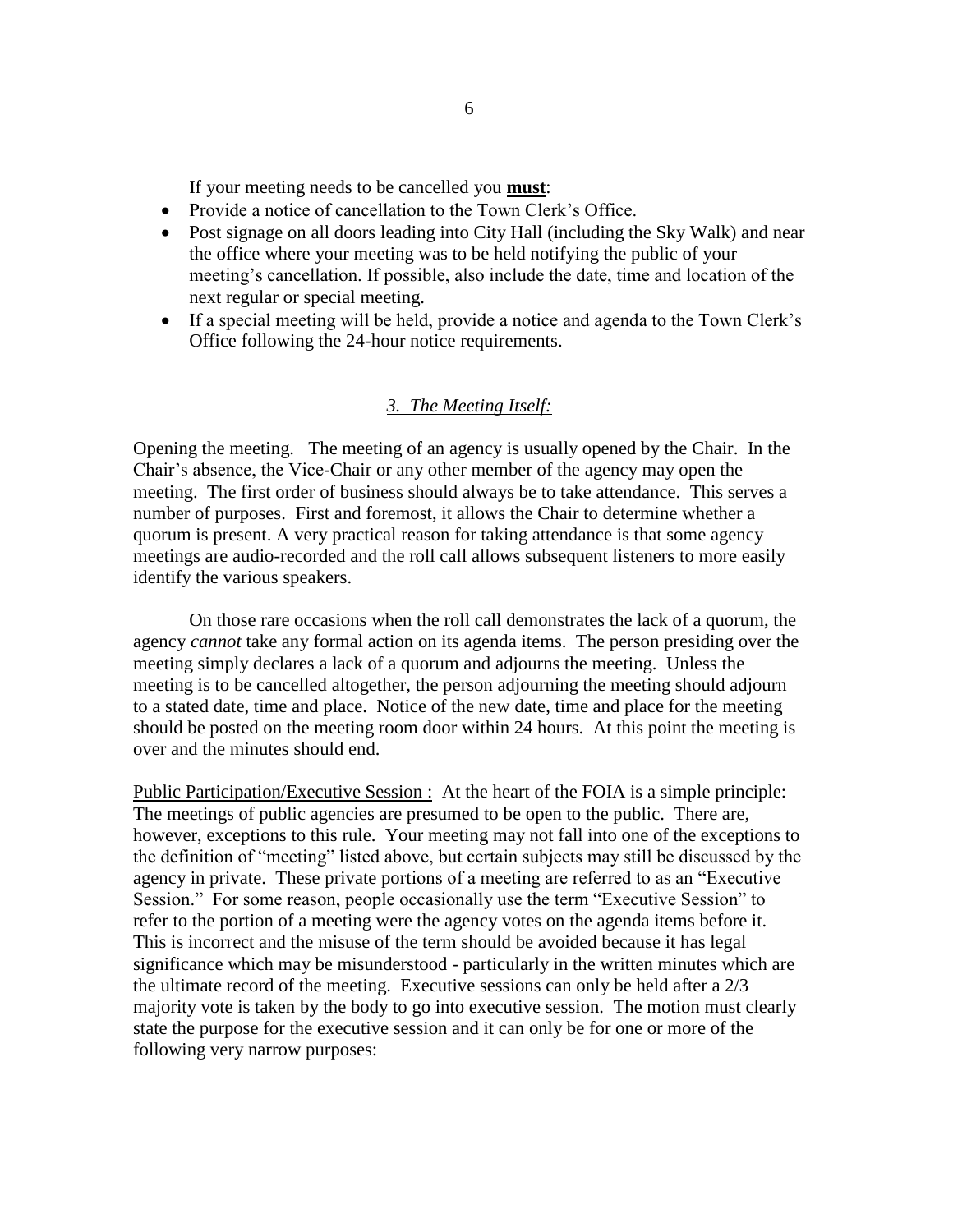-Discussion of the appointment, employment, performance, evaluation, health or dismissal of a public officer or employee, *unless* the individual in question insists that the discussion be held at an open meeting;

-Strategy and negotiations with respect to pending claims or pending litigation involving the agency or its members until that litigation or claim has been finally resolved (including litigation being contemplated by the agency);

-Matters concerning security strategy or the deployment of security personnel, or devices affecting public security;

-Discussion of the selection of a site or the lease, sale or purchase of real estate by the City when publicity would cause a likelihood of increased price until such time as all of the property has been acquired or the transaction is abandoned;

-Discussion which would result in the disclosure of public records or the information contained therein when those records are exempt from disclosure under the FOIA.

Texting During Meetings: It is strongly recommended that you NOT text during your meeting. Several states have been determining that all text messages received and/or sent during a meeting may be subject to FOI disclosure laws. All members should turn off their cell phones prior to the meeting to eliminate any future disclosure issues.

No agency business should be discussed in executive session except the topic for which the session was called.

#### *4. After the Meeting*

Following the meeting, written minutes must be prepared and provided to the Town Clerk. The FOIA requires that a summary of all votes taken (including the votes of each member of the agency) must be reduced to writing and provided to the Town Clerk within 48 hours. Complete minutes, including that same voting information, must be turned over to the Town Clerk within seven days. For obvious reasons, it is usually more efficient to have the minutes prepared within 48 hours if possible. Please be sure to provide your minutes to the Town Clerk's Office on state approved 3-hole punched archival paper. See the Town Clerk's Office for more information.

**Minutes need not be verbatim**. Often, simply annotating the agenda of the meeting with a general summary of the discussion regarding each agenda item suffices. The times when the meeting is called to order and adjourned should be noted. The roll of those members of the agency who are present should also be listed. It is important to note the maker/seconder of each motion, including any procedural motions, and the vote on each motion. This will help readers to understand the final action taken. Beyond these requirements, the level of the detail provided in the minutes is up to the person taking them. More detail is always helpful to later readers, but that benefit must be balanced against the time and abilities of the person taking and transcribing them.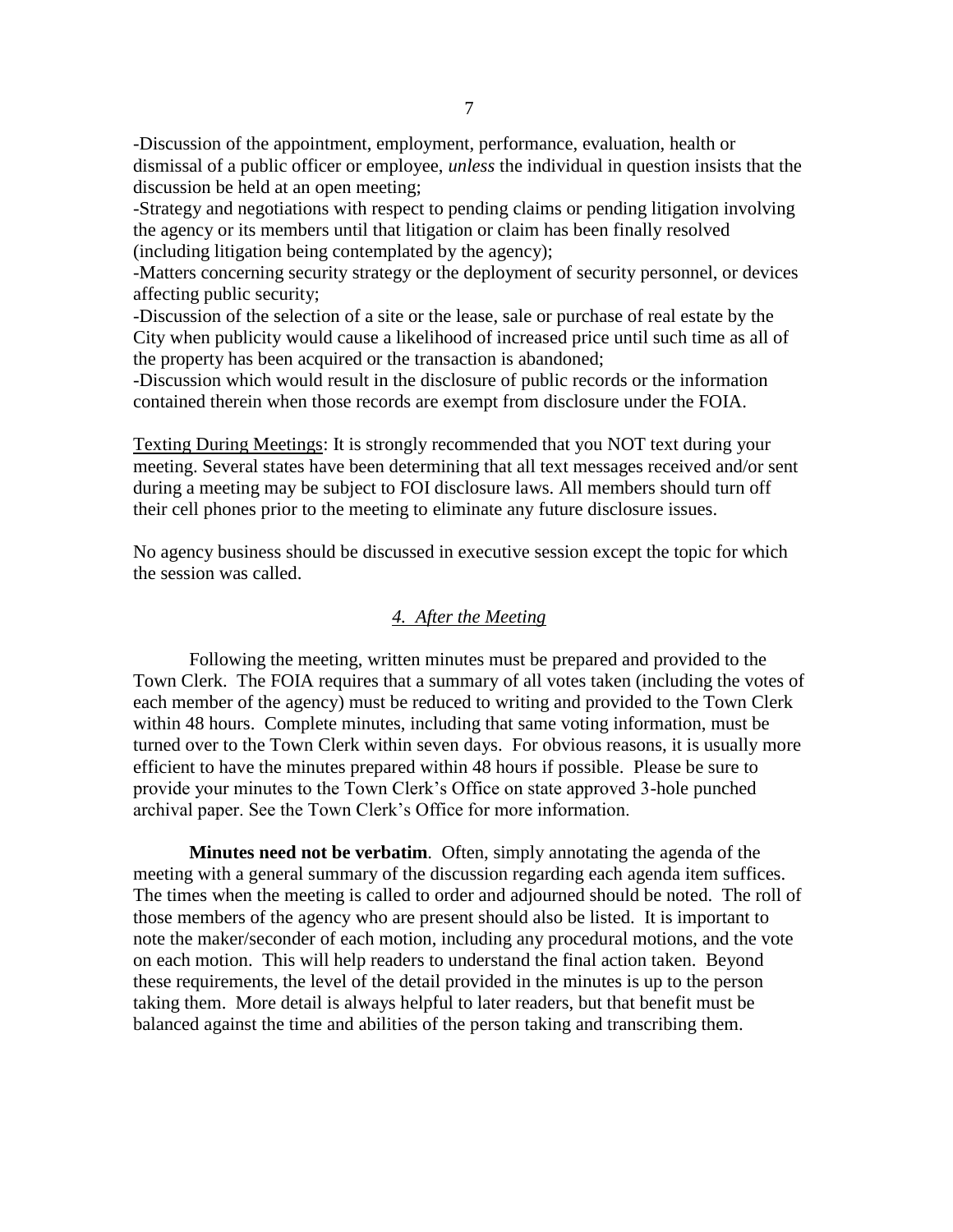#### **B. Robert's Rules of Order and Other Procedural Rules**

Generally, meetings are run by the Chair of the agency or the Vice-Chair in the absence of the Chair. In the absence of a specific rule applicable to your agency, City ordinances specify that the Chair is to be elected by the members themselves. At that same time, the agency can elect any other officers which it chooses to establish. We would recommend establishing a Vice-Chair and a Secretary in addition to the Chair. Having a Vice-Chair simplifies matters when the Chair falls ill or is out of town on business when a meeting needs to be held. The Secretary is the person who takes the minutes of the meeting, writes them up afterward and provides a copy to the Town Clerk. Having a regular Secretary helps to establish a routine practice for taking minutes and avoids accidental oversights.

The Chair should certainly become familiar with Robert's Rules of Order and with any rules which the agency has adopted for itself. We also recommend that other members become familiar with these rules. Robert's Rules are the parliamentary rules of procedure which are universally recognized by boards and commissions around the world. They can become somewhat esoteric or convoluted if agency members choose to delve deeply into them. For the most part, however, they are nothing more than a set of "manners" by which members of the body are expected to behave in an extremely polite and formal society. Several websites provide tutorials on Robert's Rules as well as the text of the rules themselves. The Corporation Counsel's Office also keep copies of Robert's Rules on hand. A Quick Reference Chart is provided as an appendix to this guide, but that chart does require some familiarity with Robert's Rules and should not be used as a replacement for such familiarity.

In addition to the Charter and ordinance provisions which establish the substantive bounds of your authority, several of our boards and commissions have also adopted their own procedural rules of organization. You should find out whether your particular agency has adopted such rules or bylaws and familiarize yourself with them. If your agency has not adopted such rules, you may wish to consider doing so. These rules may cover such issues as: who may call a meeting of the agency; when and where your regularly-scheduled meetings are to be held; the regular order of items on your agenda; who sets the agenda for your meetings, etc. The Standing Rules of the Common Council are available in the Common Council office and may provide you with ideas to incorporate into your own rules.

If you do adopt rules, however, please have the Corporation Counsel's Office review them to be certain that they do not accidentally violate some applicable provision of law.

For those of you who are members of agencies which exercise land use decision-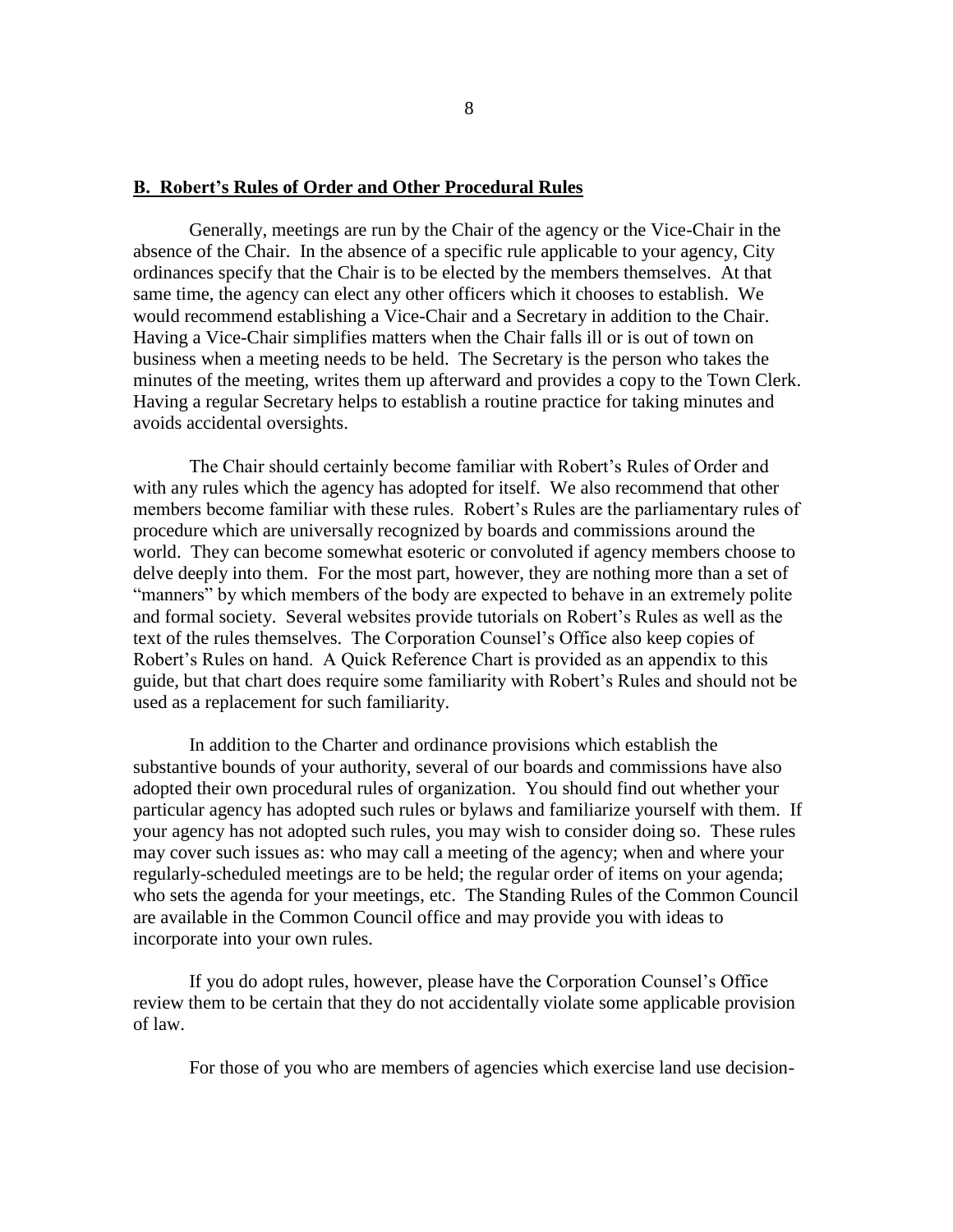making authority (Common Council, City Plan Commission and Zoning Board of Appeals) the topic of zoning processes and procedures is a subject for another day and another guide. From time to time (as new membership warrants), the Corporation Counsel's Office holds an evening workshop for land use agency members. It is very important that you understand the procedural and substantive rules applicable to these duties, but the topic is complex enough to warrant its own discussion.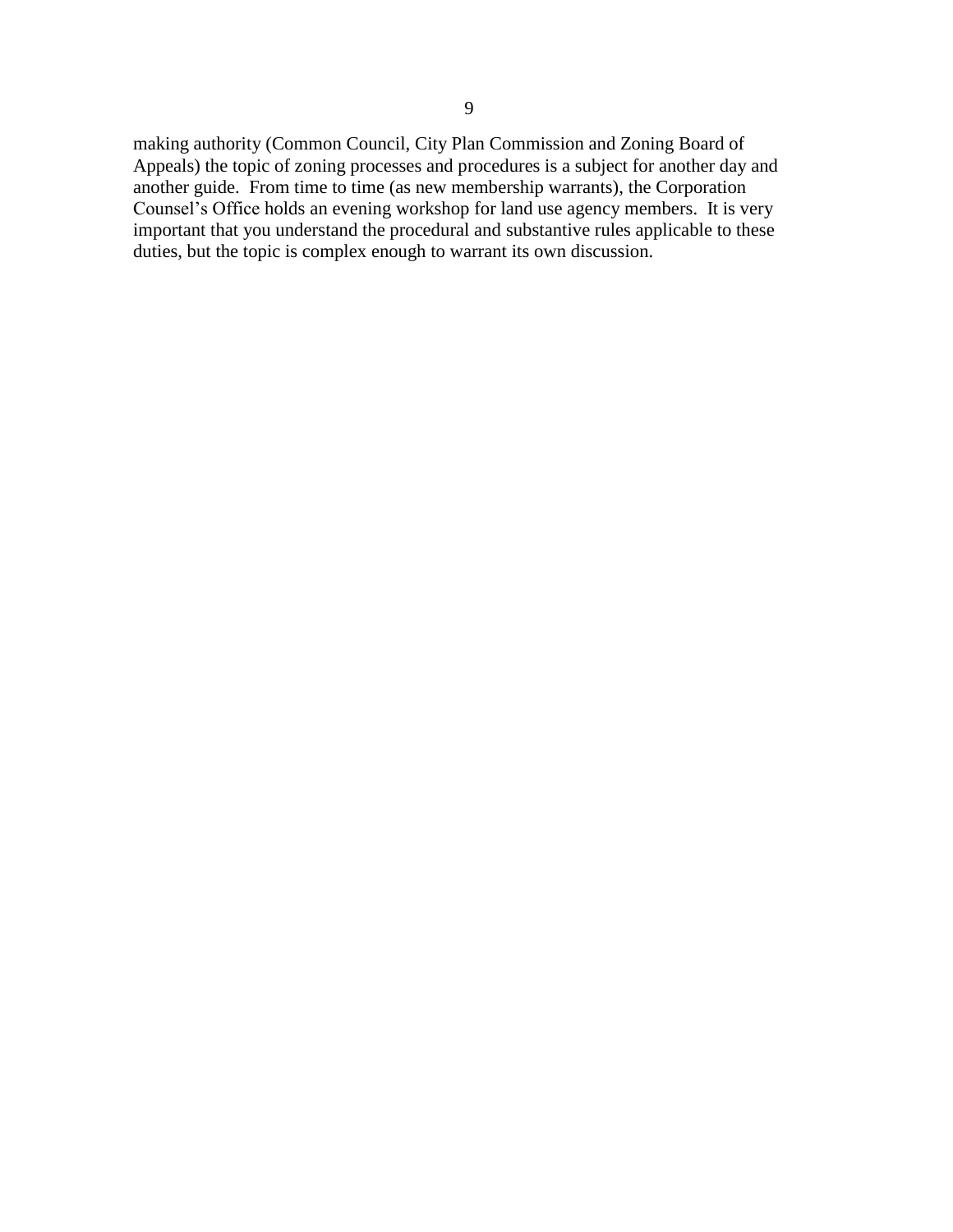#### **THE CODE OF ETHICS**

New Britain prides itself as a well-run, professionally managed municipality. Ours has long been a culture of ethics in which one very simple rule guides everything we do: Be above reproach. Since being above reproach is sometimes easier said than done, New Britain has adopted a formal Code of Ethics which can be found at our Code of Ordinances, Chapter 2 Article VI CODE OF ETHICS. The substantive provisions of this code should not come as a surprise to anyone, but you may never have had any reason to consider some aspects of these rules. For that reason, we offer a short bulletsummary here. Each November New Britain requires all elected officials and several department heads to submit a Disclosure of Financial Interest form which must be filed with the Town Clerk.

If you have any specific questions, you should call the Town Clerk for guidance.

Standard of Service : A basic level of principled conduct is expected of all public officials in New Britain. All public officials are expected to honor them. These expectations are found in the expressions of the electorate in elections, in New Britain's Charter and ordinances and in the programs developed by the City. Agency members should not exceed their authority or ask others to do so. They must also work in full cooperation with other public officers, officials and employees unless law, good conscience or the officially recognized confidential nature of their work prevents them from doing so.

Use of Public Property : No public official shall ask for, or permit himself or herself or others to use City-owned or -leased vehicles, equipment, materials or property for personal convenience or profit, unless those services are available to the public at large or are available pursuant to established City policies.

Special Consideration Prohibited : No public official shall grant any special consideration, treatment or advantage to anyone which is not available to every other citizen.

Conflicts of Interest : No public official may engage in any business or transaction or have a private financial interest or personal interest, direct or indirect, which is incompatible or in conflict with the proper discharge of his or her official duties in the public interest. For purposes of this rule, a "private financial interest" includes the financial interests of your spouse or minor child(ren). In addition you must avoid any conflict of interest which would tend to impair your independence of judgment or action in the performance of your official duties for the City.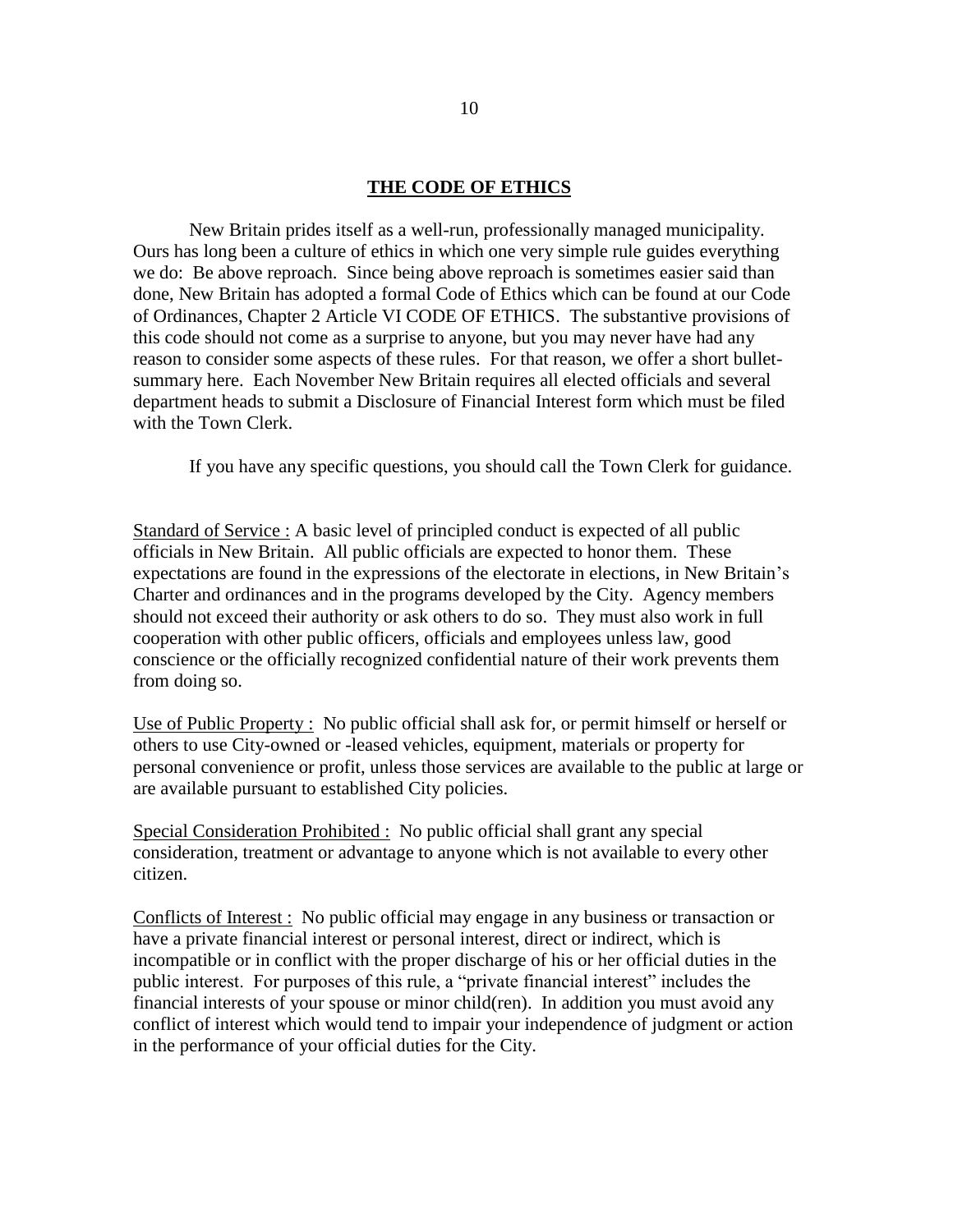This rule is a mouthful and is the most common type of ethical dilemma. For that reason, it warrants a short explanation. The rule *does not* mean that you must divest yourself of all of your investments, quit your job or sever all ties with that difficult relative you've been hoping to avoid for years. For the most part, it simply requires you to step back and recuse yourself from agency discussion of any issues where you have a specific personal or financial interest at stake. Regrettably, there may be times when your public service may mean that you forego personal or professional opportunities in order to avoid any appearance of impropriety. This is more common among our elected officials because of the nature of their duties and is a very under-appreciated aspect of their service. At those times, the rewards of public service may seem somewhat theoretical.

Nor does this requirement mean that you cannot have a personal interest in the *general* subject matter with which your agency deals. After all, if you have been appointed to an agency, you were probably asked to serve precisely *because of* your familiarity with a particular subject-matter. It would be silly to have a Senior Citizens Advisory Committee with no senior citizens on it or a Commission for Persons with Disabilities with no disabled members. You are, however, expected to evaluate those situations where an issue may be uniquely applicable to you and to recuse yourself from considering those issues. A member of the Plan and Zoning Commission, for example, should probably recuse himself or herself from considering an application involving the home next door, or an application submitted by a direct business competitor.

You do not need to disclose the nature of a conflict of interest unless you choose to do so. Nor should any of the other members of your agency press you to do so. If good conscience compels someone to step back from discussion of an issue for ethical reasons, no one should ever question or disrespect that decision.

Financial Interest Restricted : No public official shall be financially interested, directly or indirectly, in any contract with, sales to, purchases from or compensable services made with or rendered to the City, except as a minority stockholder or a director in a corporation.

This does not apply to any contract awarded to the lowest responsible bidder after public advertisement. In addition, the Corporation Counsel's Office has opined that this rule does not apply to an employee of a business if that employee's compensation is not dependent upon or tied to the contract with the City.

Confidential Information : Except when required by law, no public official may disclose any confidential information concerning the property, government business or affairs of the City, or use such information to advance his/her private financial interests or the interests of anyone else.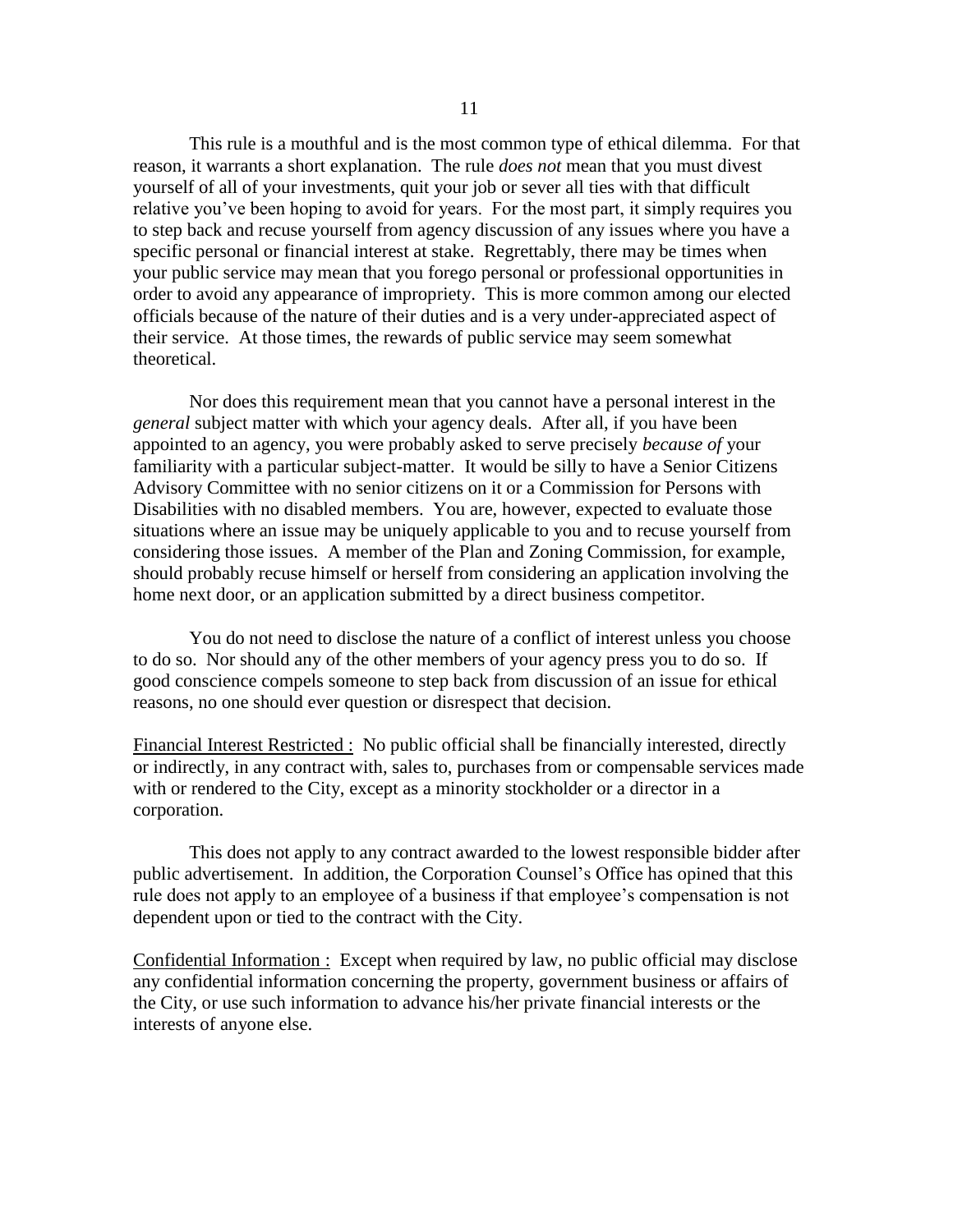Acceptance of Gifts, Gratuities and Favors Restricted : No public official shall accept or solicit any valuable gift, regardless of its form, from any person who is interested in business dealings with the City, or which gift might tend to influence the public official in the discharge of his or her official duties, in granting any improper favor, service or thing of value.

Appearance on Behalf of Private Interests : No public official may appear on behalf of private interests before any agency of the City. No public official may represent private interests in any action or proceeding against the City in any litigation when said appearance or representation would conflict with or tend to impair his or her independence of judgment and action in performing his/her official duties. An elected officer or official may not appear before a City agency except on behalf of constituents in the course of performing his or her duties as a representative of the electorate. Any other official or employee may appear before a City agency in the performance of official, public or civic obligations.

Disclosure of Interests Required : On very rare occasions, you may find yourself in a situation where you simply have no choice but to participate in a discussion which might have a direct impact upon you. Sometimes, you may not even realize that you have been participating in such a discussion until it has been underway for a while. A public official who has a private financial interest in any action, legislative or otherwise, by any City agency and who is a member of, participates in discussion with or gives an official opinion to such City agency must disclose the true nature and extent of that interest. This should be done in writing if possible, but on the written minutes of the meeting at a bare minimum. This requirement does not apply to:

- (1) Contracts awarded to the lowest responsible bidder after public advertisement.
- (2) Unpaid appointed officials during a declared state of emergency.
- (3) Matters requiring disclosure to or approval by a court.

(4) Interests by virtue of ownership of stock in a publicly held corporation in an amount less than 5% of all issued and outstanding stock.

Certain *elected* officials and department heads (see Ordinance 2-453) must file an annual statement with the Town Clerk, under oath, containing the following information: (1) All real estate located within the City of New Britain owned by such elected official or held under a lease for a term exceeding five years, excluding his or her principal residence. This includes all real estate owned or leased by a corporation, trust or partnership in which the official is the legal or equitable holder of at least 5% of the legal or equitable interests in said corporation, trust or partnership.

(2) The names of any firm, proprietorship, partnership or corporation of which said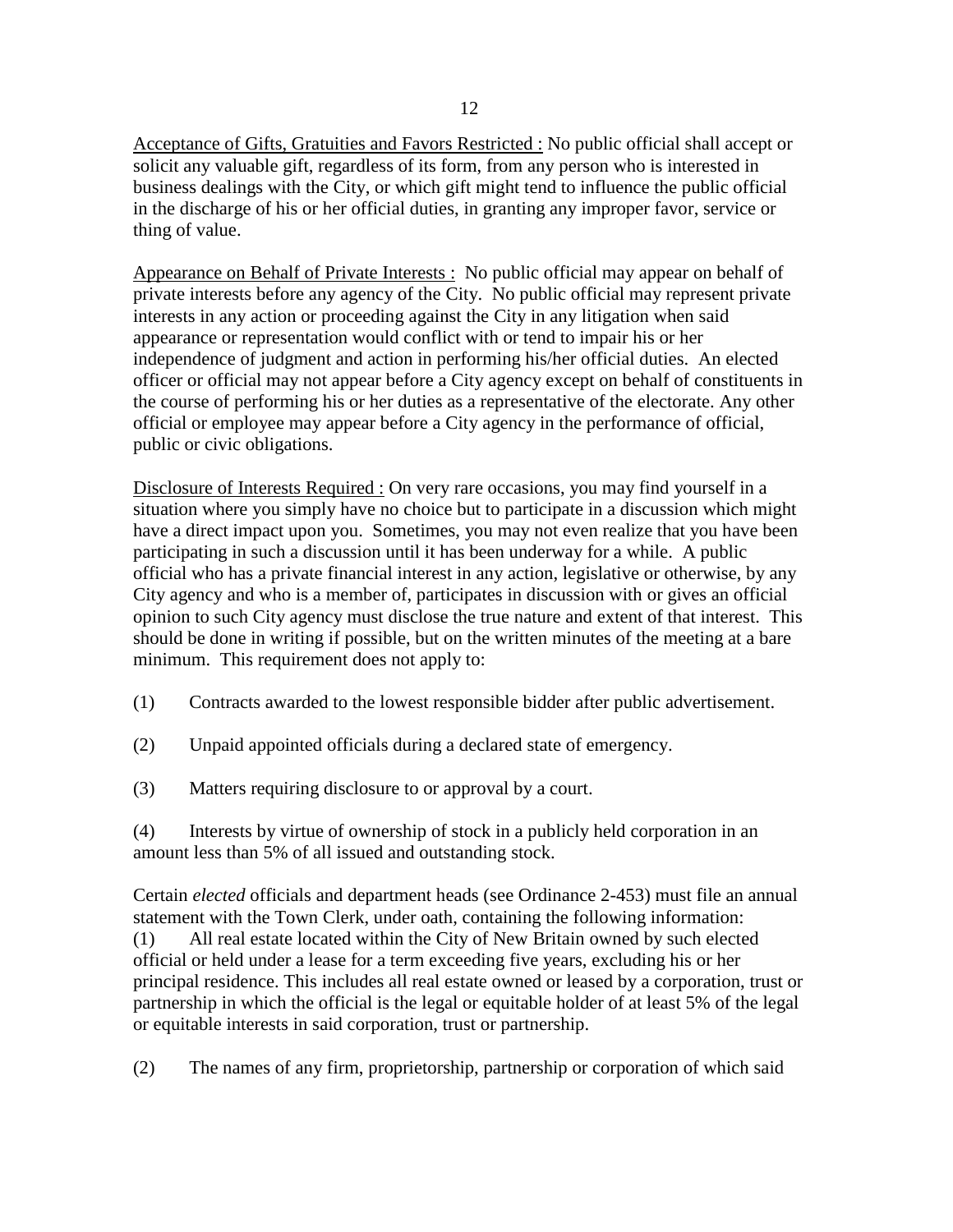elected official is an employee or in which such elected official holds at least a fivepercent interest *if* that firm, proprietorship, partnership or corporation has sold or supplied goods or services in excess of \$10,000 per annum to the City of New Britain during the two years immediately preceding such official's election to office.

(3) Any income, fees, salary or wages directly or indirectly received by such elected official from the City of New Britain or its agencies during the two years immediately preceding such official's election to public office.

Political Activities by City Personnel : No paid public official appointed by the Mayor or by the Board of Education shall use the prestige of his or her position in behalf of any political party. No public official, paid or otherwise, shall promise an appointment to any paid position under the Mayor or the Board of Education as a reward for any political activity.

Commission on Ethics : New Britain has established a Commission on Ethics which may render advisory opinions to any agency of the City and to officers, officials and employees pursuant to written request or upon its own initiative. All requests for opinions and opinions themselves are confidential. The Commission may, in its discretion, make public opinions which it believes will be in the public interest, but only after being redacted to shield the identity of the officer, official or employee involved.

Violations and Penalties : There is no provision for the recall of an elected official in Connecticut, so there is little which can be done to sanction such officials for ethical violations. If any elected official, except a member of the Board of Education, is found by the Common Council to have knowingly violated New Britain's Code of Ethics, the fact of such violation shall be noted upon the official records of the Common Council. The rule is silent with respect to members of the Board of Education, but it is presumed that any such violation would be noted upon the official records of the Board of Education itself. All other public officials who knowingly violate the Code of Ethics may be removed from office in accordance with the procedures specified in the Charter.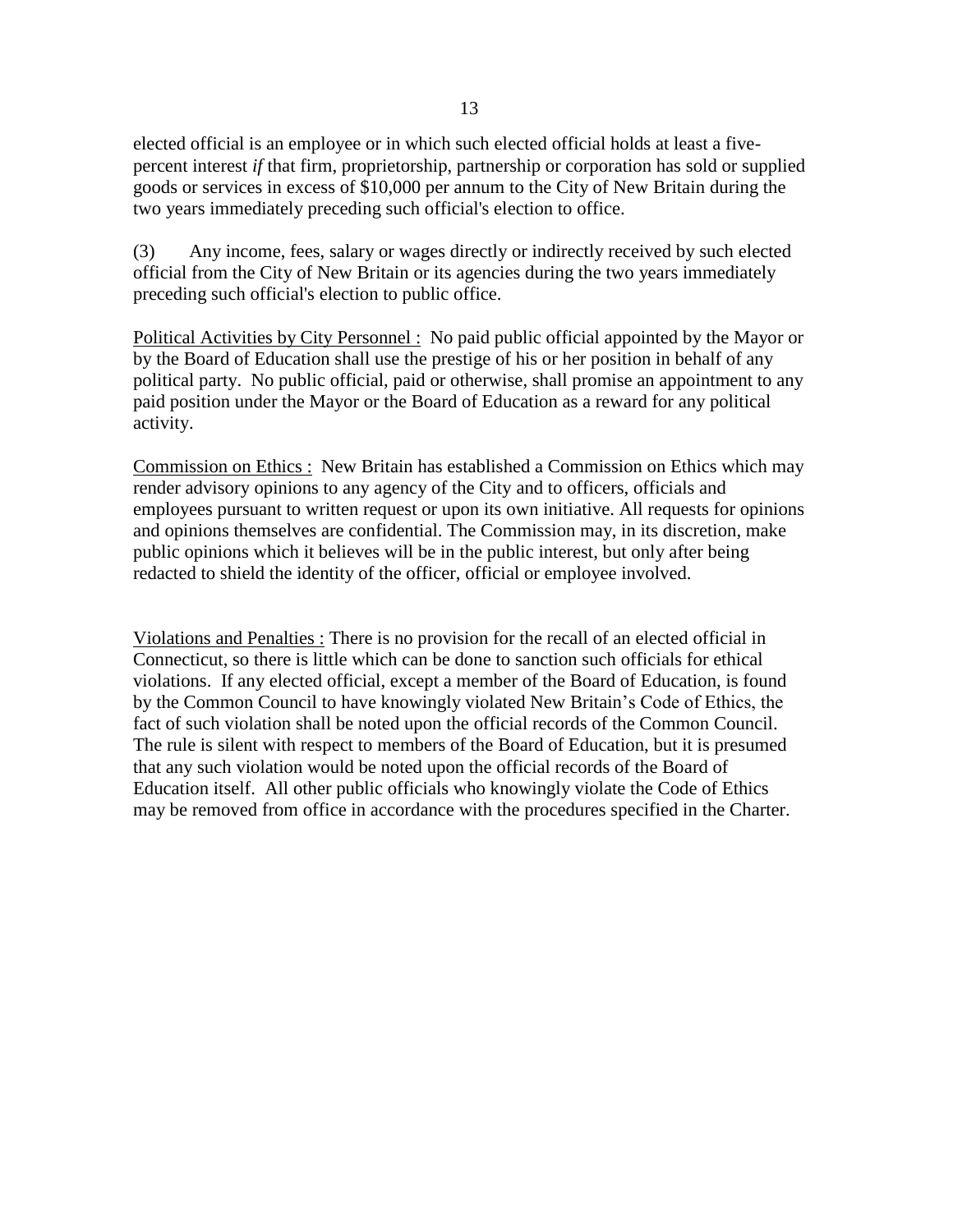#### **PUBLIC RECORDS**

It may appear somewhat disjointed to discuss "Public Records" separately from "Public Meetings" Our reason for doing so is to allow for a more coherent discussion of how public meetings are to be run because that is a far more significant issue for the members of local boards or commissions. Nonetheless, as public agency members, you should be aware of how Connecticut law deals with public records.

#### **A. Records Retention :**

Under Connecticut law, the records of all public agencies must be retained for specified periods of time. The State's Public Records Administrator has established a Records Retention Schedule which specifies the required retention periods for various classes of municipal government records. It can be found on-line at:

#### <http://www.ctstatelibrary.org/>publicrecords/municipal

*Most* formal, official correspondence which is received or generated by your agency will be retained by staff in City Hall or the Board of Education. For example, the official copies of your agendas, minutes, etc. are the copies transmitted to the Town Clerk and kept in that office. You need not retain your personal copies unless you choose to do so.

The one significant area of concern for most of you will be e-mails. E-mail messages have been divided into three categories by the Public Records Administrator, depending on the significance of their content. The vast majority of messages which you receive or send will fall into the "Transitory" category which can be deleted at will. These are routine business or casual communications similar to the types of messages which would be conveyed in a telephone call. For example, messages such as "I cannot attend the meeting tonight" or "Can you send me another copy of the agenda" would fall into this category.

The remaining two categories: "Less than permanent" and "Permanent" recognize that in some cases, important business or policy matters may be transmitted via e-mail instead of via a more formal communication. The general rule here is simply that the format of the communication is not important. It is the content which matters. Thus, if you receive an e-mail message which contains information which you would save if it was received in a letter, you should preserve the e-mail by printing it for the official records of the agency. Scrolling quickly through the Records Retention Schedules will reassure you that these messages are very rare and, where public agencies are concerned, are almost certainly being kept by other parties to the message.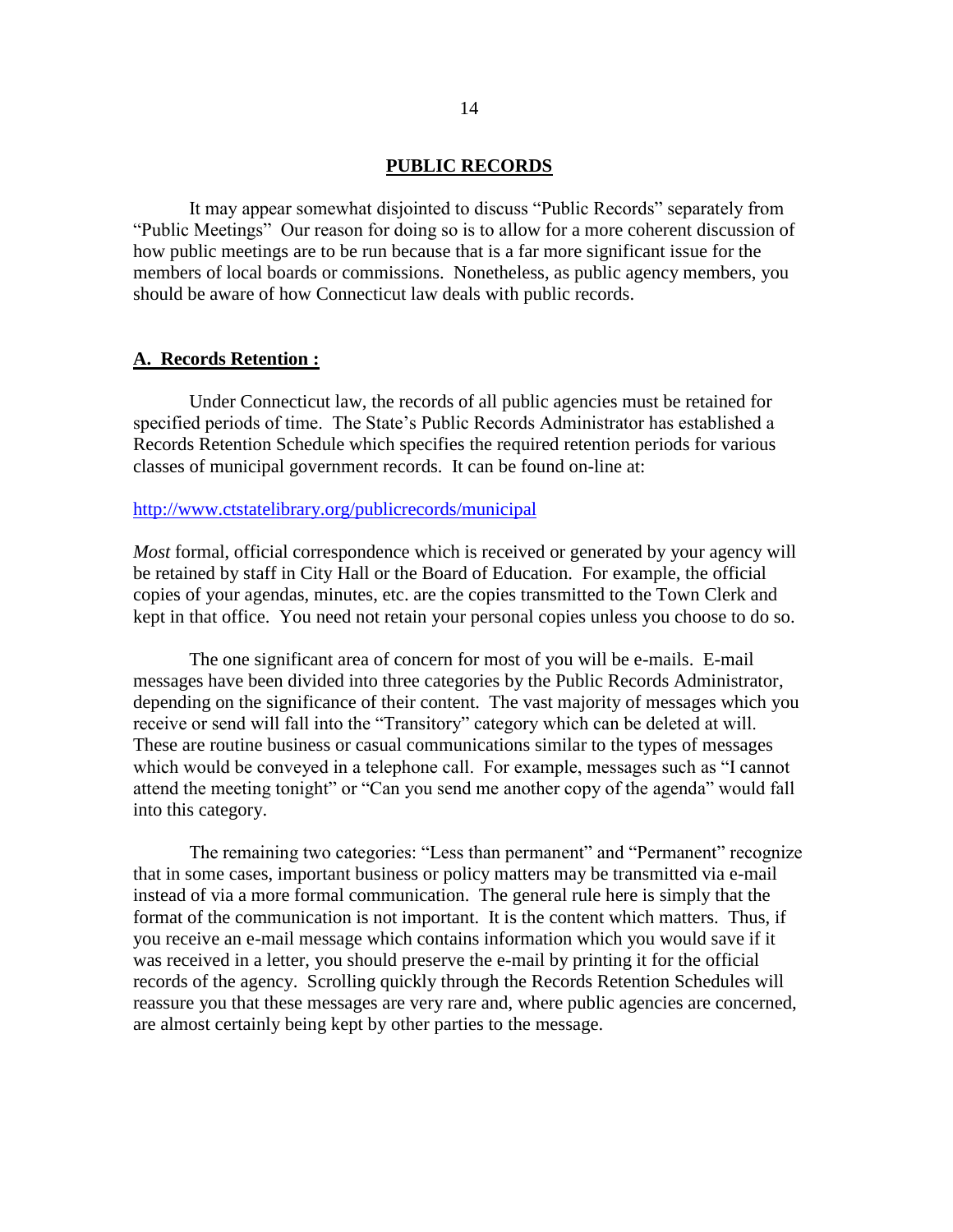#### **B. Disclosure of Public Records :**

As is the case with your meetings, the general rule is that any records in the possession of a public agency are public records and are open to public inspection. Should a member of the public file a request for access to those records under the FOIA, you are obliged to produce them "promptly" for inspection or copying. The FOIA does, however, give you three business days to provide an initial response to a request for records. This should give you ample time to consult with the Corporation Counsel's Office about your obligations in a specific situation.

You should be aware that if an individual provides your agency or its members with documents, those documents are likely to be deemed to be public records from that moment forward unless they fall into one of the statutorily-recognized exceptions to the rule. This also applies to your correspondence with City staff or with the other members of your agency about agency matters, including e-mail messages. You may wish to create a separate e-mail address for City-related correspondence using one of the popular services such as gmail or hotmail in order to avoid having to scour through your saved messages in the unlikely event of a request to inspect those e-mail messages.

As mentioned above (Texting During Meetings, page 7) it is strongly recommended that you NOT use your cell phone during your meeting. Please review Camara v Watertown Planning Commission (2016-0678). If you chair the meeting you should require that all members turn off their cell phones prior to each meeting.

You should also be aware that the FOIA *does not* require you to keep records because someone might one day ask for them. That is what the Records Retention Schedules are for. If you engaged in a series of e-mail messages about a topic and destroyed those messages in the ordinary course (as the Records Retention Schedules allow), then you cannot produce them in response to a subsequent FOI request *and there is nothing wrong with that.* What you cannot do is destroy a record after a FOI request has been made for it, even if you could have destroyed it legitimately before you received that request.

You should also be aware that the FOIA *does not* require you to research and/or assemble information in responding to an FOI request. The intent of the law is to provide public access to already existing documents that is in your possession. See EXEMPT DOCUMENTS for documents that are exempt from disclosure. If you think the request is too broad in scope it is within your right to see if the requestor can narrow the request.

Due to the increased use of computers and the internet you may receive requests for information that demand you produce the information in a specific format and/or provide it digitally. Again, this is not the intent of the FOIA. If the original requested document is hard copy you are to reproduce it and charge as a hard copy. If the original requested document is in digital format you can provide that digital version at no charge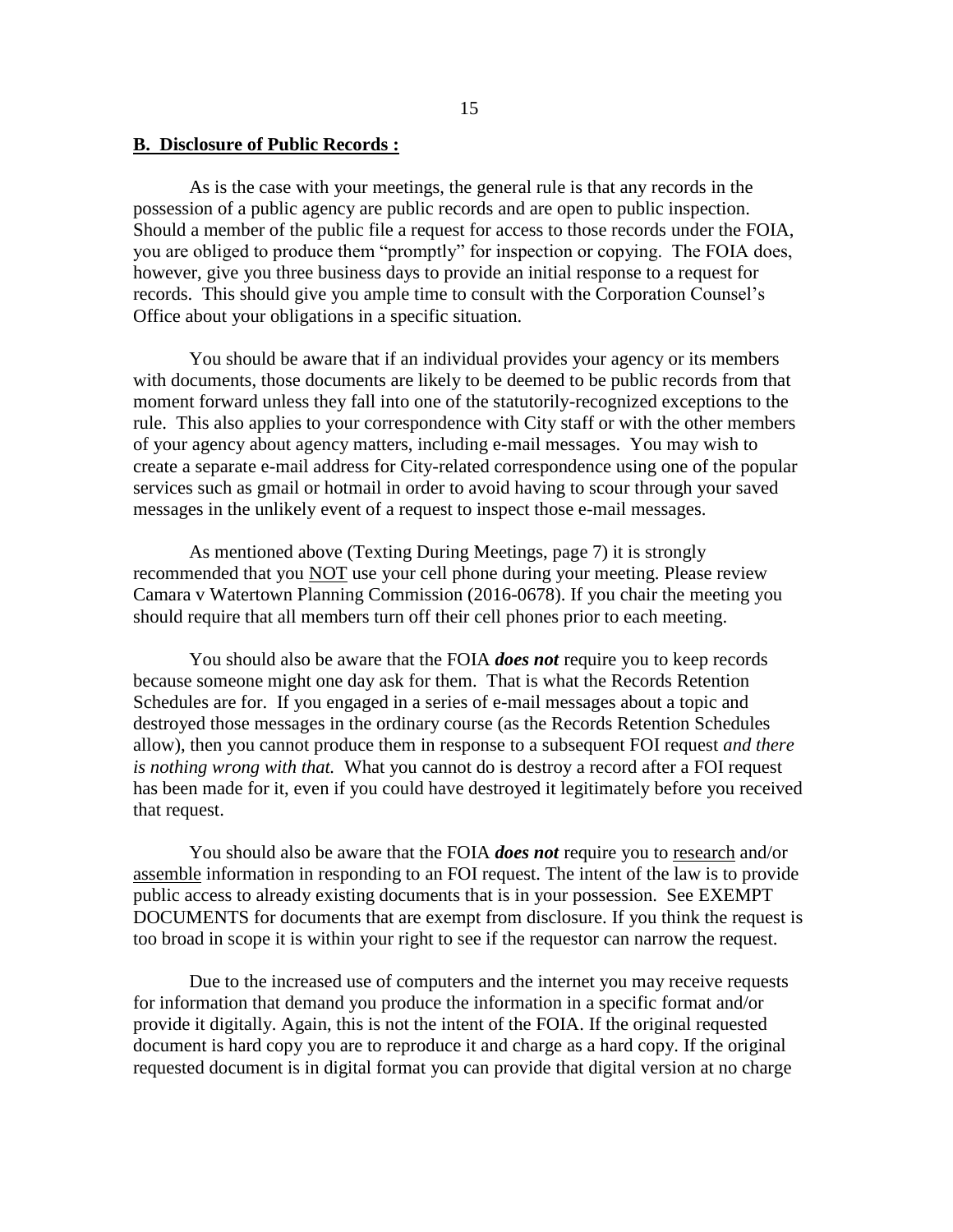to the requestor. Again, refer to EXEMPT DOCUMENTS for documents that are exempt from disclosure.

The Town Clerk and Department Heads continually update the New Britain City website. This site can be used for certain FOI requests where the public wishes to gain information. The address is: *www.newbritainct.gov*

**EXEMPT DOCUMENTS** - The types of documents which are exempt from disclosure under the FOIA are subject to very specific requirements. If a public agency possesses such records, it may decline to disclose them. Rather than giving you a precise list of exempt documents, which would be long, complicated and difficult to parse, the following "short list" of document types should suffice to alert you that a possible exemption exists and that you may wish to consult with us:

-Preliminary drafts or notes

-Personnel or medical files and similar files

-Records of law enforcement agencies

-Records of strategy and negotiations with respect to pending claims or litigation

-Trade secrets

-Commercial or financial information given in confidence

-Test questions, scoring keys and other examination data used to administer a licensing examination, examination for employment or academic examinations;

-Real estate appraisals, engineering or feasibility estimates and evaluations made for or by an agency relative to the acquisition of property

-Statements of personal worth or personal financial data required by a licensing agency -Records of strategy or negotiations with respect to collective bargaining;

-Records, tax returns, reports and statements exempted by federal law or state statutes -Communications privileged by the attorney-client relationship;

-Names or addresses of public school students without their consent

-Any information obtained by the use of illegal means;

-Records of an investigation or the name of an employee providing information under the provisions of Connecticut's "Whistleblower" law;

-Adoption records

-Any page of a primary petition, nominating petition, referendum petition or petition for a town meeting submitted under any provision of the general statutes

-Records of municipal health complaints, including investigation information -Educational records

-Records when there are reasonable grounds to believe disclosure may result in a safety risk, including the risk of harm to any person, any government-owned or leased institution or facility

-Records of standards, procedures, processes, software and codes, not otherwise available to the public

-The residential, work or school address of any participant in the State's address confidentiality program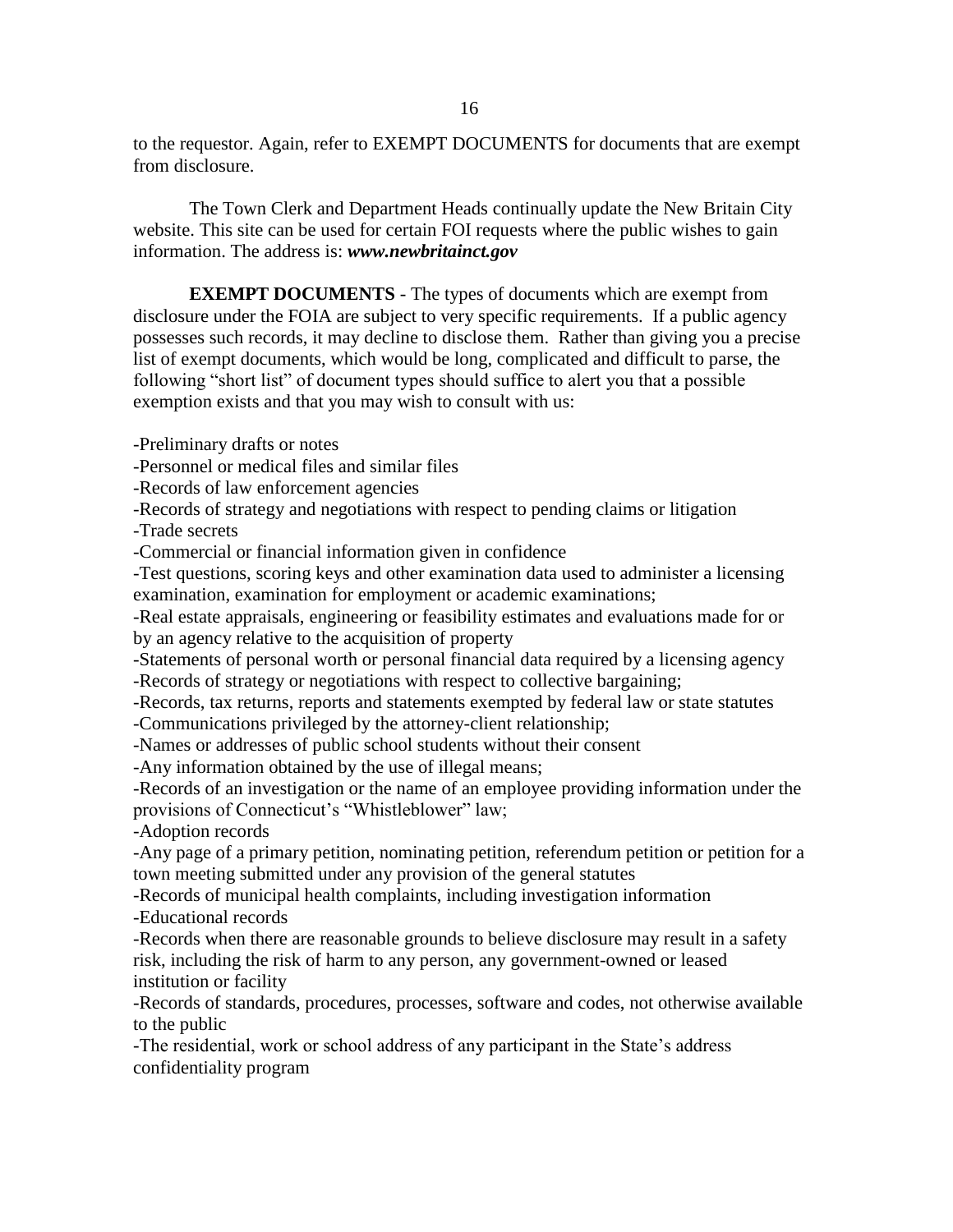-The name or address of any minor enrolled in any parks and recreation program administered or sponsored by any public agency;

-Responses to any request for proposals or bid solicitation issued by a public agency or any record or file made by a public agency in connection with the contract award process, until such contract is executed

#### **LEGAL QUESTIONS**

## **A. The Attorney-Client Privilege**

Connecticut General Statutes §52-146r explicitly extends the traditional attorneyclient privilege to confidential communications between government attorneys and their clients. For purposes of this rule, the term "confidential communications" is defined as:

...all oral and written communications transmitted in confidence between a public official or employee of a public agency acting in the performance of his or her duties or within the scope of his or her employment and a government attorney relating to legal advice sought by the public agency or a public official or employee of such public agency from that attorney, and all records prepared by the government attorney in furtherance of the rendition of such legal advice

Once again, however, we are obliged to point out an important limitation here. The Corporation Counsel's Office is counsel to *the City*. We represent you in your capacities as *officials of the City*. We do not represent you in your personal capacities. Thus, if you disclose to us that you are a Red Sox fan, that fact is not privileged and we cannot assure you that those communications will be privileged. Nor should you divulge that you have been embezzling from your employer because that conduct is unrelated to your service to the City. If, on the other hand, you wish to consult with us about whether you have a conflict of interest under our Code of Ethics, or ask a question about whether you may hold an executive session to discuss a specific topic, that communication is privileged.

We are also compelled to point out that in some cases, if a member of an agency asks us a question, we may be obliged to provide the answer to the entire agency. We are not talking about conflict of interest questions here, or when a member of an agency simply needs guidance or a "refresher" on some question. If, however, a member asks us for an interpretation of an ordinance which is integral to a decision being made by his or her agency, then *all* of the members of the agency should have that information. In these cases we will inform you that we intend to share our answer to your question(s) with the other members of the agency.

In extremely rare cases, circumstances could arise in which your legal interests and those of the City diverge. In those cases, our obligation is to protect the interests of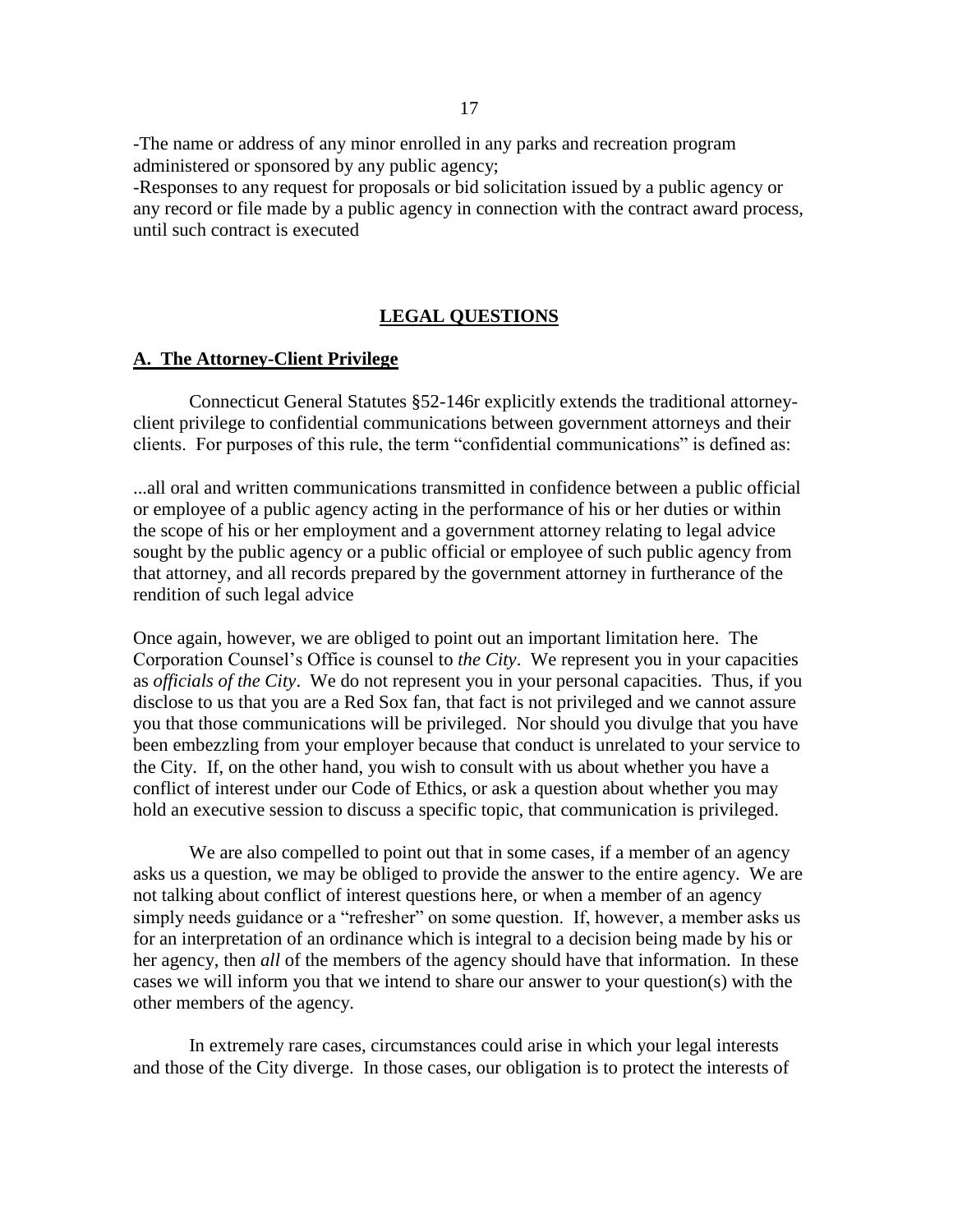the City. That does not mean we will stop taking your calls and pretend we don't recognize you in the supermarket. As will be discussed in the next section, mechanisms exist for handling those situations.

#### **B. Liability Issues: What if I Get Sued?**

Several boards or commissions make decisions which can be appealed to court. Most common among these are zoning appeals and property tax appeals, though other less common examples do occur. These appeals are important, but routine. Other than taking offense at the notion that someone might disagree with, or ultimately overturn your decision, you should not be concerned by the filing of such an appeal. They are lawsuits against the City and impose no personal liability upon you or your agency. If you are the Chair of one of these agencies, there are some situations in which one of the several possible ways to serve a lawsuit upon your agency is to serve you. This happens fairly rarely because there are usually more efficient alternatives, but you may wish to let your spouse know that if they find notice of a lawsuit wedged inside your front door, it is not cause for alarm.

Other than these routine appeals, it is *extremely* unlikely that your membership on a City board or commission will ever result in you being sued. In the event you are sued please be assured that Connecticut law requires the City to defend any civil lawsuit filed against you as a result of your discharge of your official duties. As public officials, you are insured through the City's self-insurance program. The Office of Corporation Counsel, or a private attorney hired by the City, will appear in any such case on behalf of all of the City-related defendants and will defend the matter vigorously in consultation with you. The City is also generally obligated to pay any settlements or judgments against you in any such lawsuits.

In the highly unlikely event that you were to be sued as a result of your Cityrelated activities, the Corporation Counsel's Office would immediately make arrangements to meet with you and discuss the matter fully and frankly. If you poll the other members of your board or commission, you will not find anyone who has ever had cause to participate in such a discussion with the members of the Corporation Counsel.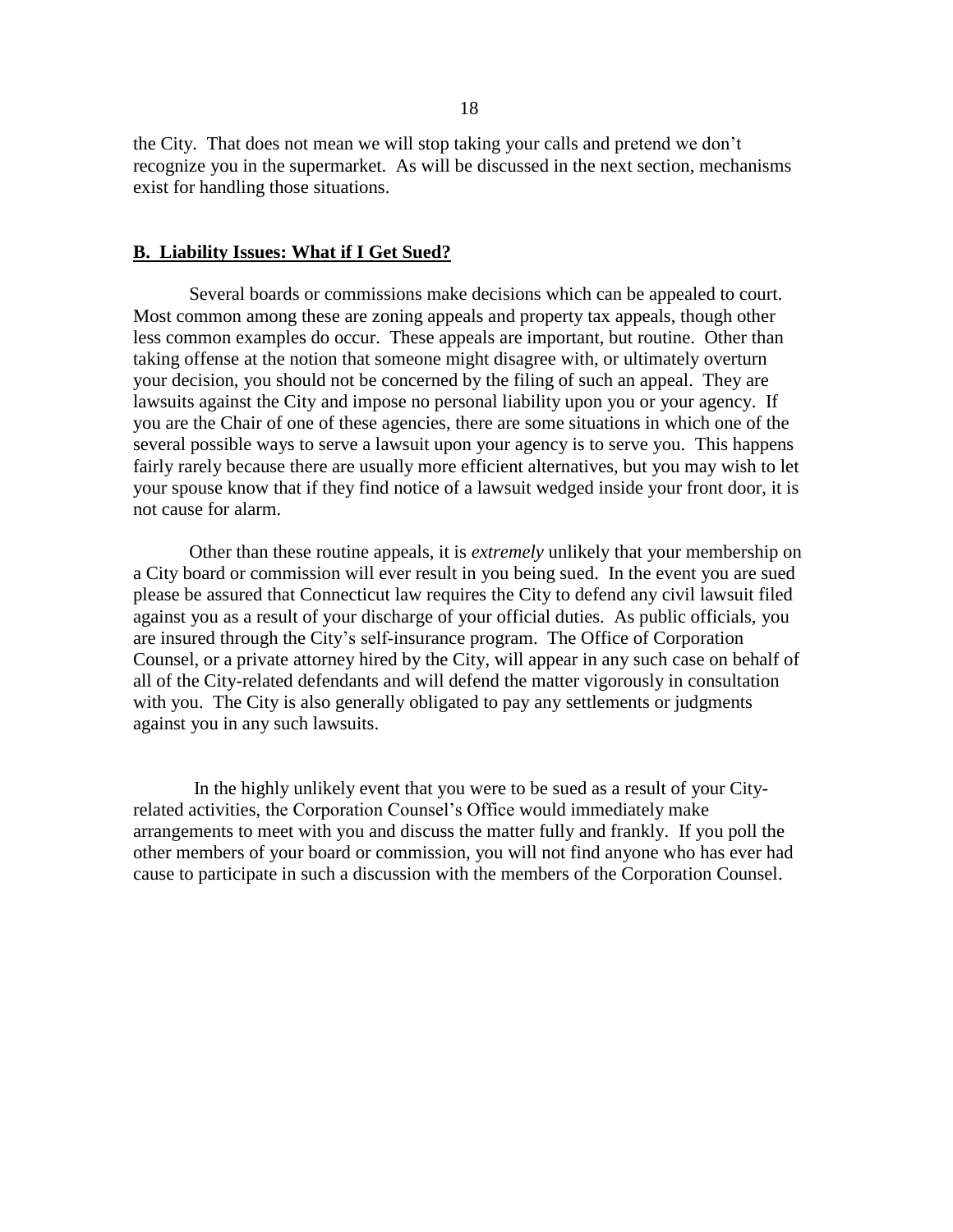#### **CONCLUSION**

We hope that this guide serves to reassure you and provide you with a helpful resource rather than causing you to be overwhelmed by issues which had never occurred to you before. The procedural and other requirements discussed here are all in place for the best of reasons, but they can sometimes make it more difficult to get to the real substance why you are here: Doing good service to your community. If we can help you navigate through the various processes and procedures which are the curse of modern government, please feel free to call on us.

Welcome to New Britain's service and Good Luck!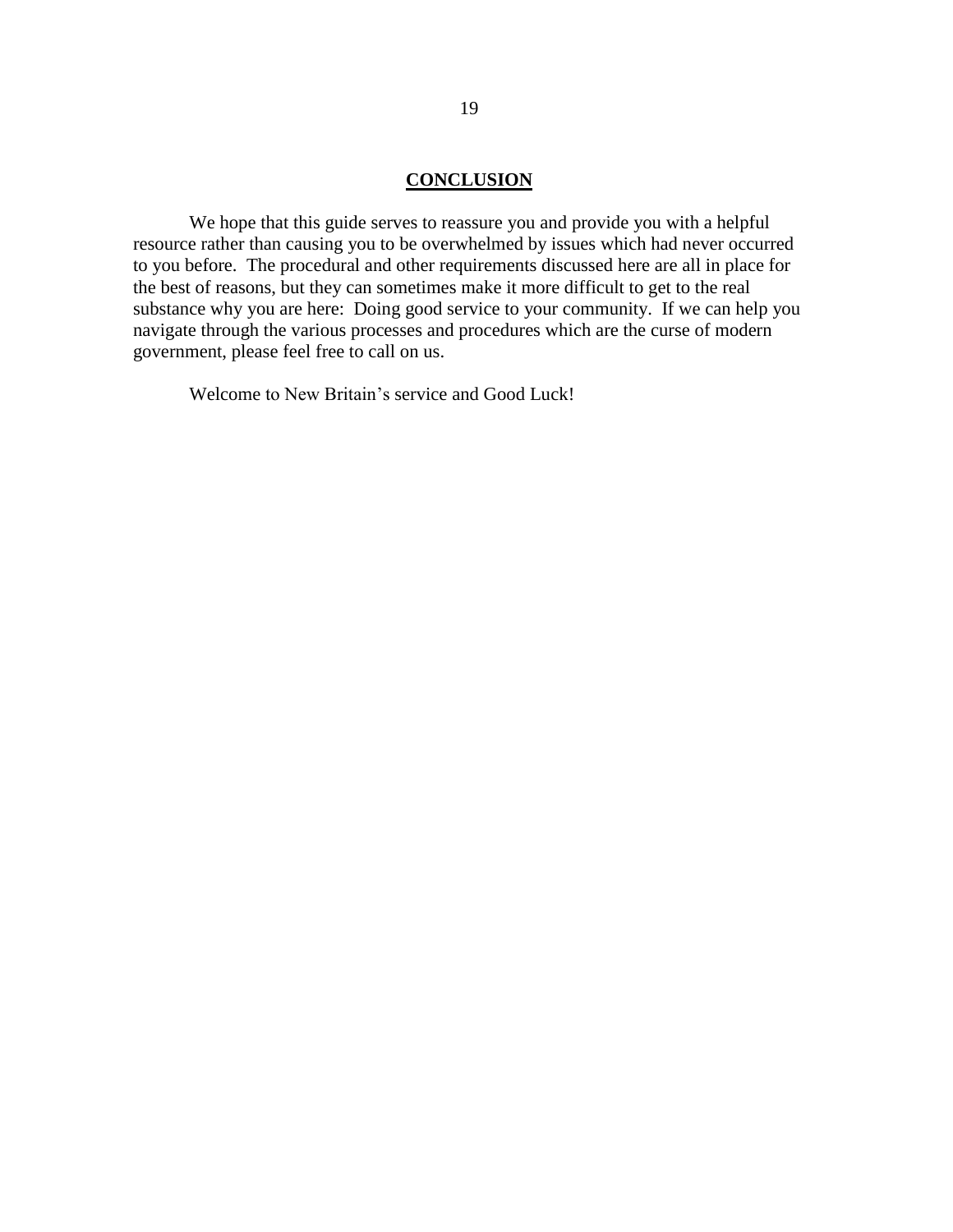## **APPENDICES**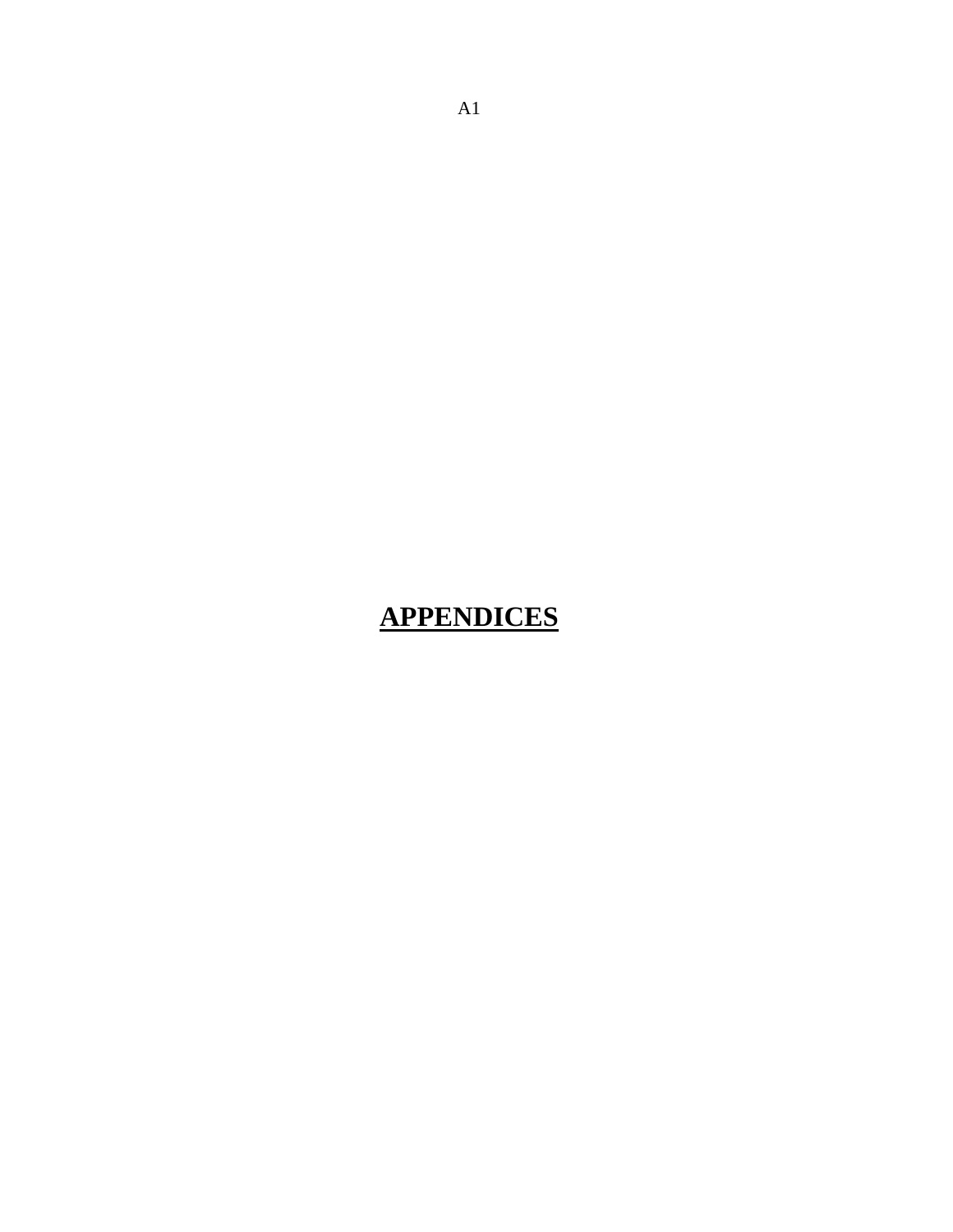## **APPENDIX A: ELECTED/APPOINTED NEW BRITAIN BOARDS AND COMMISSIONS**

## **A. Elected Officials:**

Mayor

Town Clerk / Registrar of Vital Statistics / Council Clerk Tax Collector Treasurer  $Common Council<sup>1</sup>$ Board of Education Board of Assessment Appeals **Constables** Registrar of Voters

## **B. Officials Appointed By Charter:**

Parks & Recreation Commission Police Commission Fire Commission Civil Service/Personnel Commission Zoning Board of Appeals Board of Finance & Taxation Veterans Commission Board of Public Works Board of Water Commissioners Fairview Cemetery Commission

\_\_\_\_\_\_\_\_\_\_\_\_\_\_\_\_\_\_\_\_\_\_\_\_\_\_\_\_\_\_\_\_\_\_\_\_\_\_\_\_\_\_\_\_\_

#### **C. Officials Appointed By Ordinance:**

Commission on Aging Animal Welfare Commission Board of Appeals Arts Commission Building Commission City Plan Commission Community Neighborhood Development Commission Conservation Commission Commission on Persons with Disabilities Ethics Commission Fair Rent Commission Board of Health Historic Preservation Commission Housing Authority Human Rights & Opportunities Commission Information Technology Commission Mattabassett District Commission Parking Ticket Board of Appeals Parking Commission School Building Committee Youth & Family Services Commission

<sup>&</sup>lt;sup>1</sup>The Common Council also organizes its membership into three standing subcommittees and appoints members to serve as liaisons to various other groups or agencies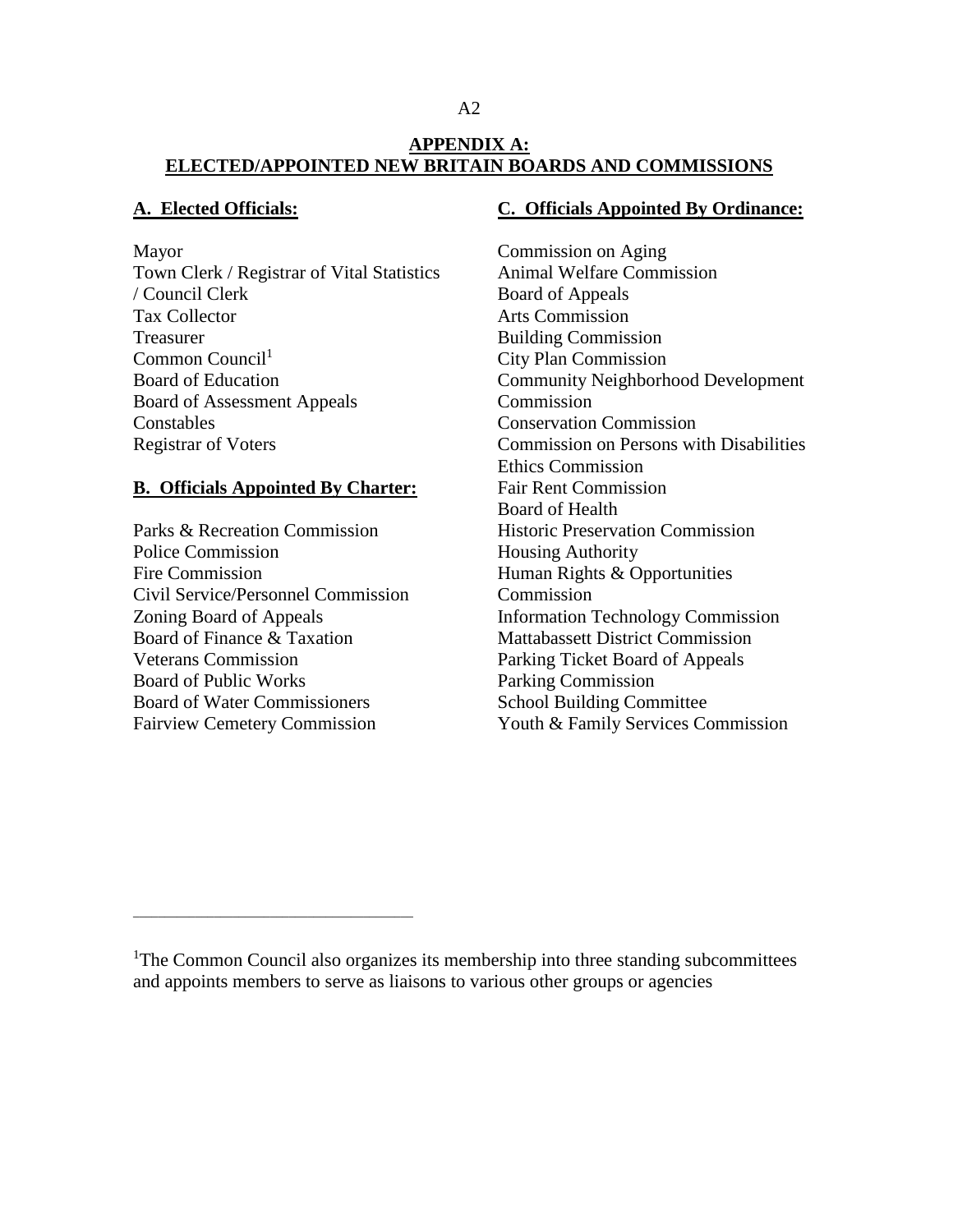## **APPENDIX B:SAMPLE AGENDA**

<<Agency Name>>  $\lt$ Meeting Date & Time>> <<Meeting Location>>

## **AGENDA**

1.Roll Call

2.Public Forum

3.Approval of Minutes

a. Minutes of Meeting of <<Previous Meeting Date(s)>>

4.Designation of Agenda Items to Be Added to Consent Calendar

5.Receipt of Communications

6.Unfinished Business

7.New Business

8.Adoption of Consent Calendar

9.Staff Reports

10.Executive Session

11.Adjournment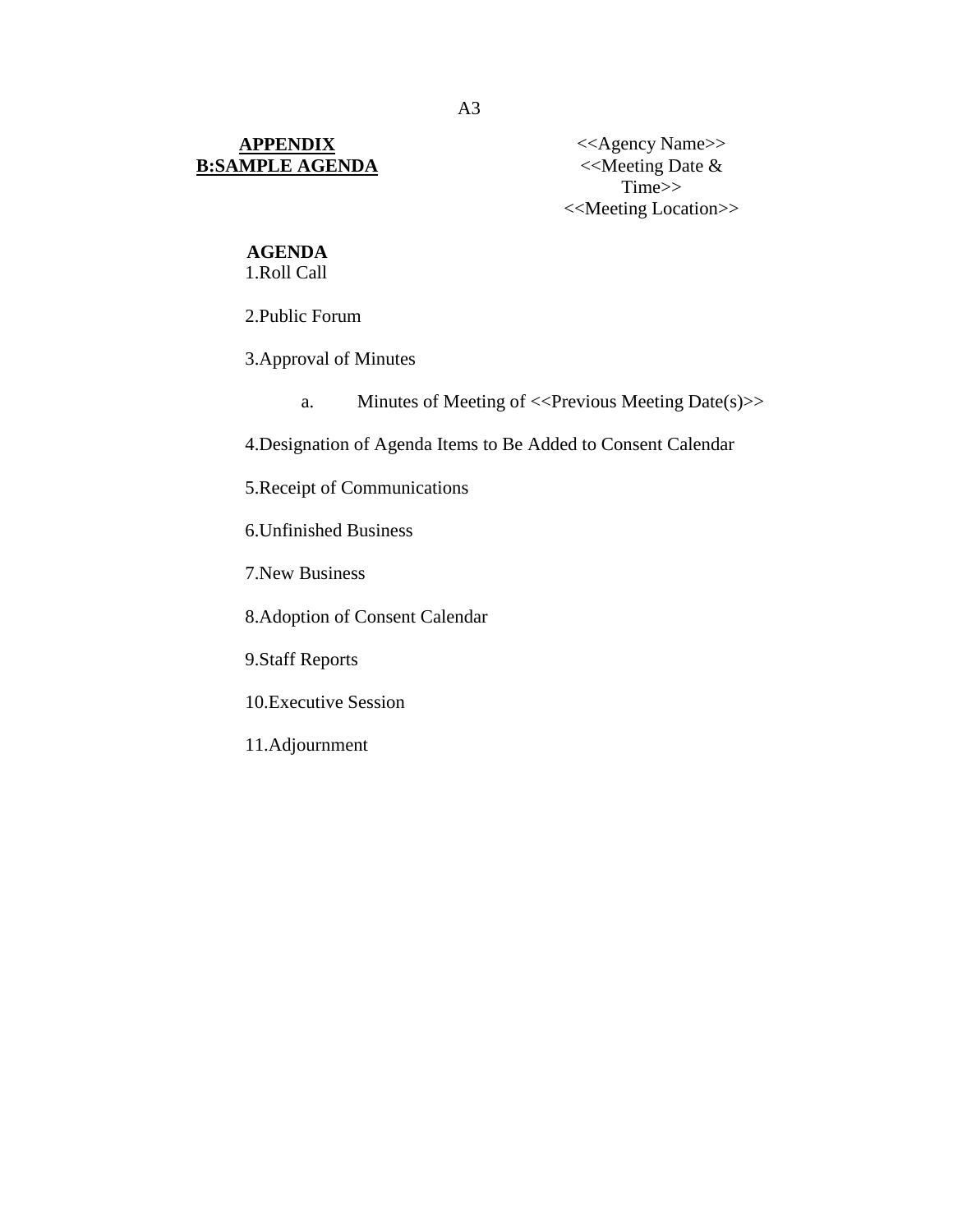## **APPENDIX C:ROBERT'S RULES OF ORDER MOTIONS CHART**

Based on *Robert's Rules of Order Newly Revised (10th Edition)*<sup>1</sup>

Part 1, Main Motions. These motions are listed in order of precedence. A motion can be introduced if it is higher on the chart than the pending motion. **§** indicates the section from Robert's Rules.

| §.   | <b>PURPOSE:</b>                                   | <b>YOU SAY:</b>                                      | <b>INTERRUPT?</b> | 2ND?           | <b>DEBATE?</b> | <b>AMEND?</b>  | <b>VOTE</b> |
|------|---------------------------------------------------|------------------------------------------------------|-------------------|----------------|----------------|----------------|-------------|
| \$21 | Close meeting                                     | I move to adjourn                                    | N <sub>0</sub>    | Yes            | N <sub>o</sub> | N <sub>o</sub> | Majority    |
| §20  | Take break                                        | I move to recess for                                 | N <sub>0</sub>    | Yes            | N <sub>o</sub> | Yes            | Majority    |
| §19  | Register complaint                                | I rise to a question of privilege                    | Yes               | N <sub>0</sub> | N <sub>o</sub> | N <sub>0</sub> | None        |
| §18  | Make follow agenda                                | I call for the orders of the day                     | Yes               | N <sub>0</sub> | N <sub>o</sub> | N <sub>0</sub> | None        |
| \$17 | Lay aside temporarily                             | I move to lay the question on<br>the table           | N <sub>o</sub>    | Yes            | N <sub>0</sub> | N <sub>0</sub> | Majority    |
| §16  | Close debate                                      | I move the previous question                         | N <sub>0</sub>    | Yes            | N <sub>o</sub> | N <sub>0</sub> | 2/3         |
| §15  | Limit or extend debate                            | I move that debate be limited<br>to                  | N <sub>o</sub>    | Yes            | N <sub>o</sub> | Yes            | 2/3         |
| §14  | Postpone to a certain<br>time                     | I move to postpone the motion<br>to                  | N <sub>0</sub>    | Yes            | Yes            | Yes            | Majority    |
| §13  | Refer to committee                                | I move to refer the motion to                        | N <sub>0</sub>    | Yes            | Yes            | Yes            | Majority    |
| \$12 | Modify wording of<br>motion                       | I move to amend the motion<br>by                     | N <sub>0</sub>    | Yes            | Yes            | Yes            | Majority    |
| §11  | Kill main motion                                  | I move that the motion be.<br>postponed indefinitely | No                | Yes            | Yes            | N <sub>0</sub> | Majority    |
| §10  | Bring business before<br>assembly (a main motion) | I move that $[or "to"] $                             | No                | Yes            | Yes            | Yes            | Majority    |

 $\overline{a}$ 

<sup>1</sup>Reprinted from http://www.robertsrules.org/motions.htm